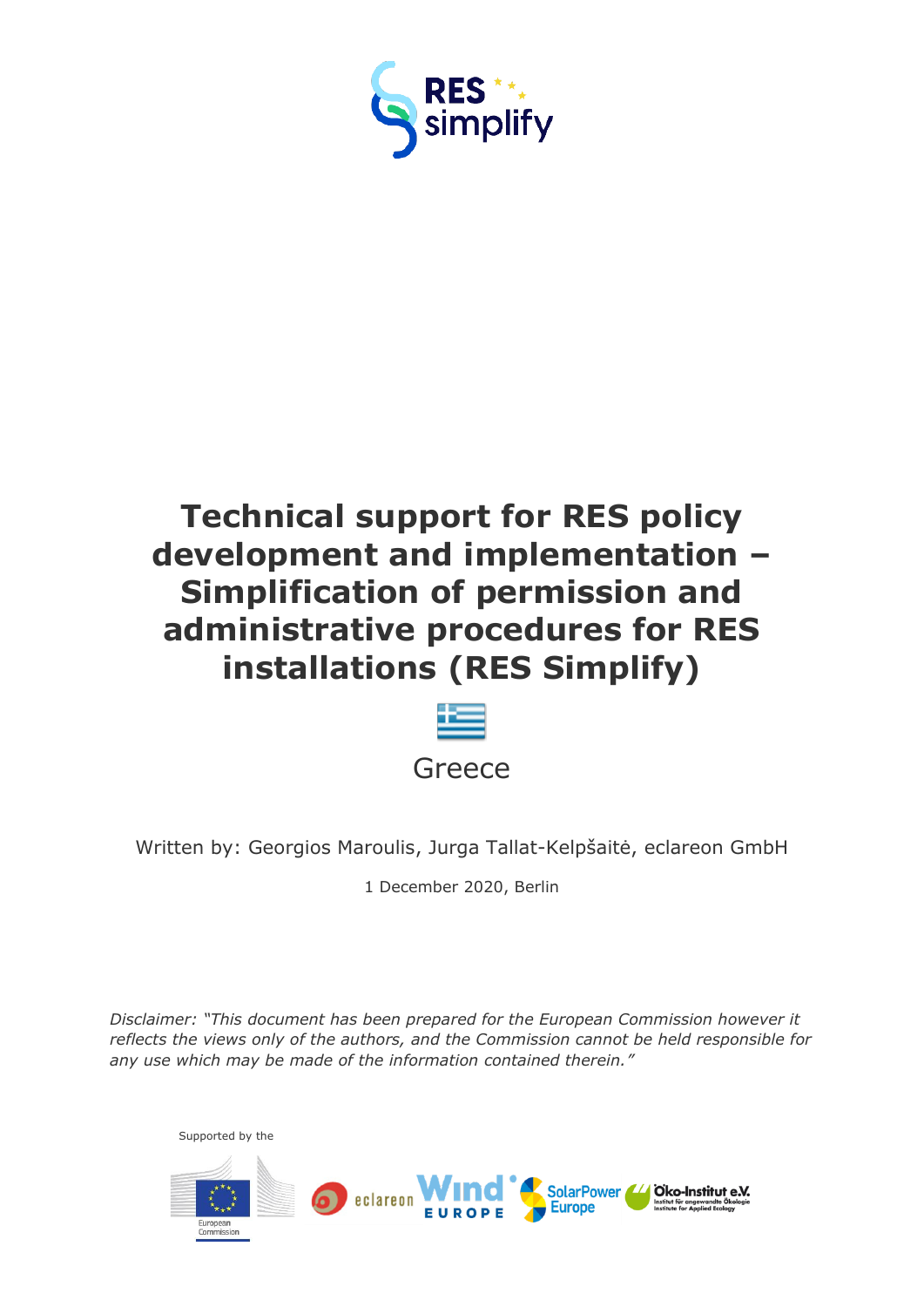## <span id="page-1-0"></span>**Executive summary**

This report covers three RES-E technologies: onshore wind, ground-mounted PV and small-scale hydropower.

One of the basic barriers to the licensing of renewable energy technologies in Greece is the grid connection process. The Independent Power Transmission Operator (IPTO) as well as the Hellenic Distribution Network Operator (HEDNO) are currently overloaded with the provision of connection offers for new wind power plants as well as with the review of the grid connection offers for re-designed ones, i.e., those that have amended the characteristics of their projects (i.e., capacity, material). Especially for onshore wind power projects, the uncertainty surrounding the grid connection makes the total waiting time for the licensing process indefinable. For ground-mounted PV, the waiting time for grid connection can currently take around two years (for a PV system connected to HEDNO in 2019).

Obtaining an Environmental Impact Assessment (EIA) approval can be considered a further barrier for onshore wind projects but also small-scale hydropower plants. The EIA related deadlines are not being kept and both technologies are facing an emerging resistance at the local level. Appeals against the EIA approval as well as the Installation and Operation Licenses are often submitted by stakeholders impacted by the planned projects, which extends the project realisation process. So far, however, the State Council (Higher Administrative Court) has rejected the claims in most cases. Greece has already started to implement the recast Renewable Energy Directive (2018/2001/EU; RED II) in its national legislation. For example, Law No. 4685/2020 aims at simplifying and accelerating the environmental permitting process. In addition, the Electricity Production License, the issue of which was formerly considered as a barrier, has been substituted by a less bureaucratic and more efficient procedure. There are currently further discussions to simplify the licensing procedures. These include the grid

connection procedure, the simple notification procedure, and the annulment of installation and operation licenses. These amendments are expected to be introduced in the second half of 2021. Finally, Greece is aiming to implement the so called 'two plus one rule' (art. 16 RED II). However, the introduction is expected to take two years. Table 1 contains a traffic light assessment of the relevant process steps for the installation of wind, PV and small hydro in Greece.



*Table 1: Traffic light assessment of the relevant process steps*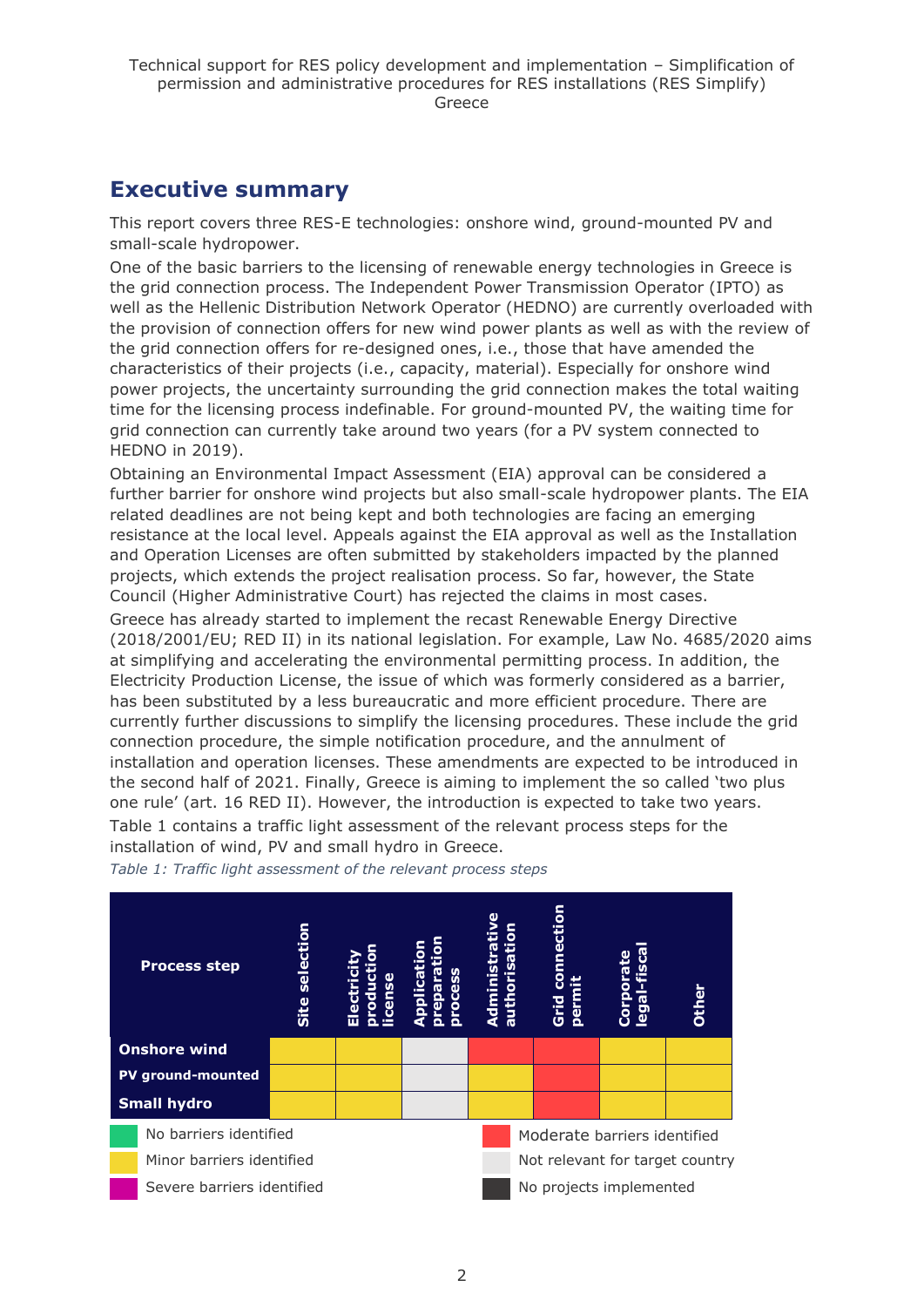# **Table of contents**

| 5. |                                                                   |  |  |  |  |  |  |
|----|-------------------------------------------------------------------|--|--|--|--|--|--|
|    | 6. Indicators to measure the performance of the overall process22 |  |  |  |  |  |  |
|    |                                                                   |  |  |  |  |  |  |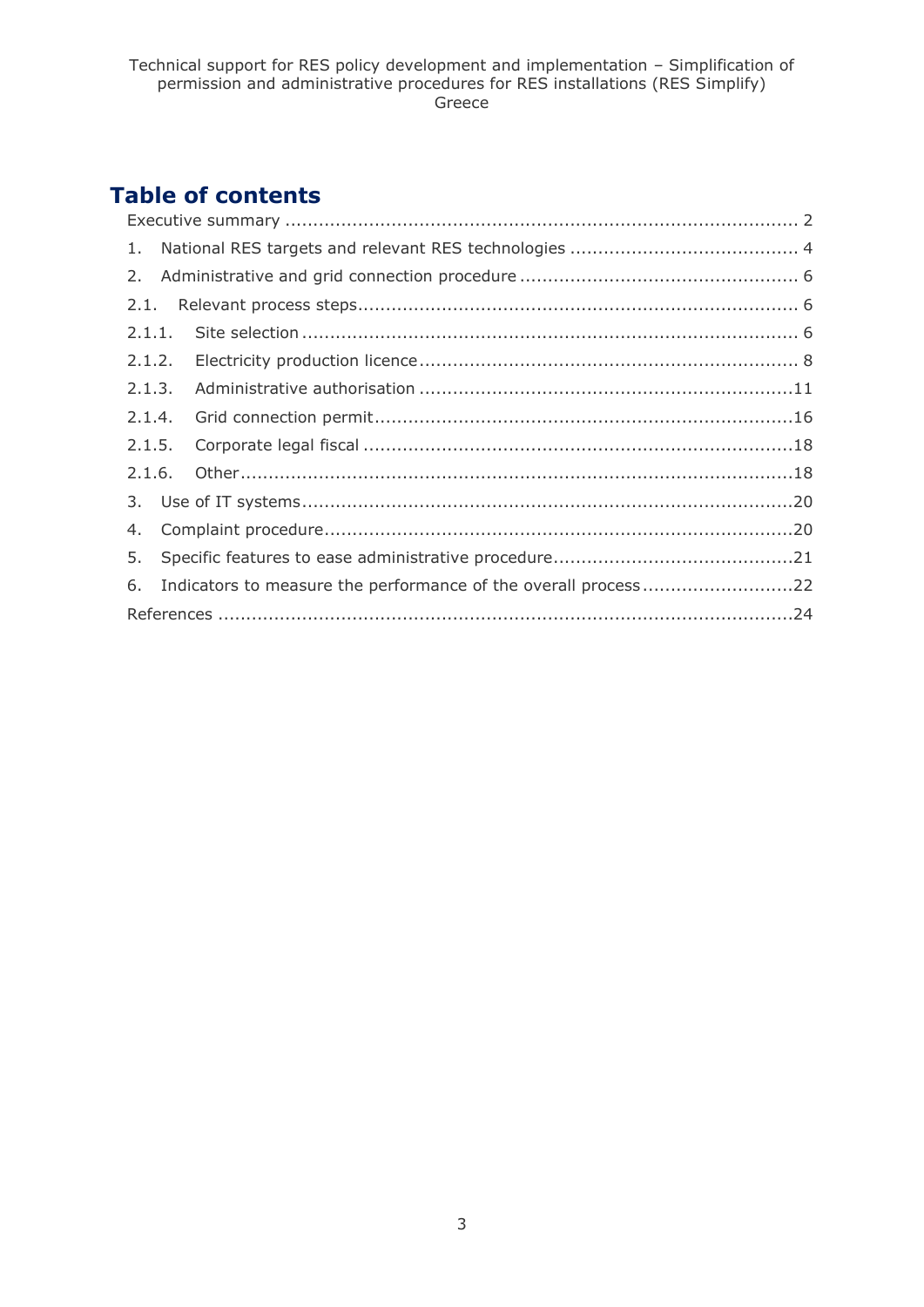# <span id="page-3-0"></span>**1. National RES targets and relevant RES technologies**

Greece has submitted its updated version of the National Energy and Climate Plan (NECP) in December 2019. According to the NECP, country is planning to increase the overall share of renewable energy sources (RES) in its gross final energy consumption to 35% by 2030, compared to initial NECP target of  $31\%$ <sup>1</sup>. In the electricity sector, the share of renewables will rise to at least 60% (NECP Greece, 2019).

For the achievement of the overall RES target, electricity from renewable energy sources is seen as a 'key pillar'. The timely and efficient implementation of the foreseen measures in the electricity sector is therefore of crucial importance, as the installed renewable energy capacity in this sector is to be doubled by 2030. In terms of both installed capacity and electricity production, PV, onshore wind power and hydropower are the key renewable energy technologies in Greece. By 2030, PV is expected to reach 7.7 GW and 11.8 GWh (3 GW and 4.5 GWh in 2020), wind power 7 GW and 17.2 GWh (3.6 GW and 7.3 GWH in 2020) and hydropower 3.9 GW and 6.6 GWh (3.4 GW and 5.5 GWh in 2020).

Figure 1 displays the annual deployment of solar PV and onshore wind between 2010 and 2019. It can be observed that solar PV reached the peak in 2012 and 2013, with only very poor deployment since 2014. In the case of onshore wind, there was a constant development over these ten years, with a peak reached in 2019.



*Figure 1: Annual installed capacity of PV and Wind onshore 2010-2019 (source: EurObserv'ER)*

<sup>&</sup>lt;sup>1</sup> The 31% RES target was defined in the first NECP draft published in January 2019.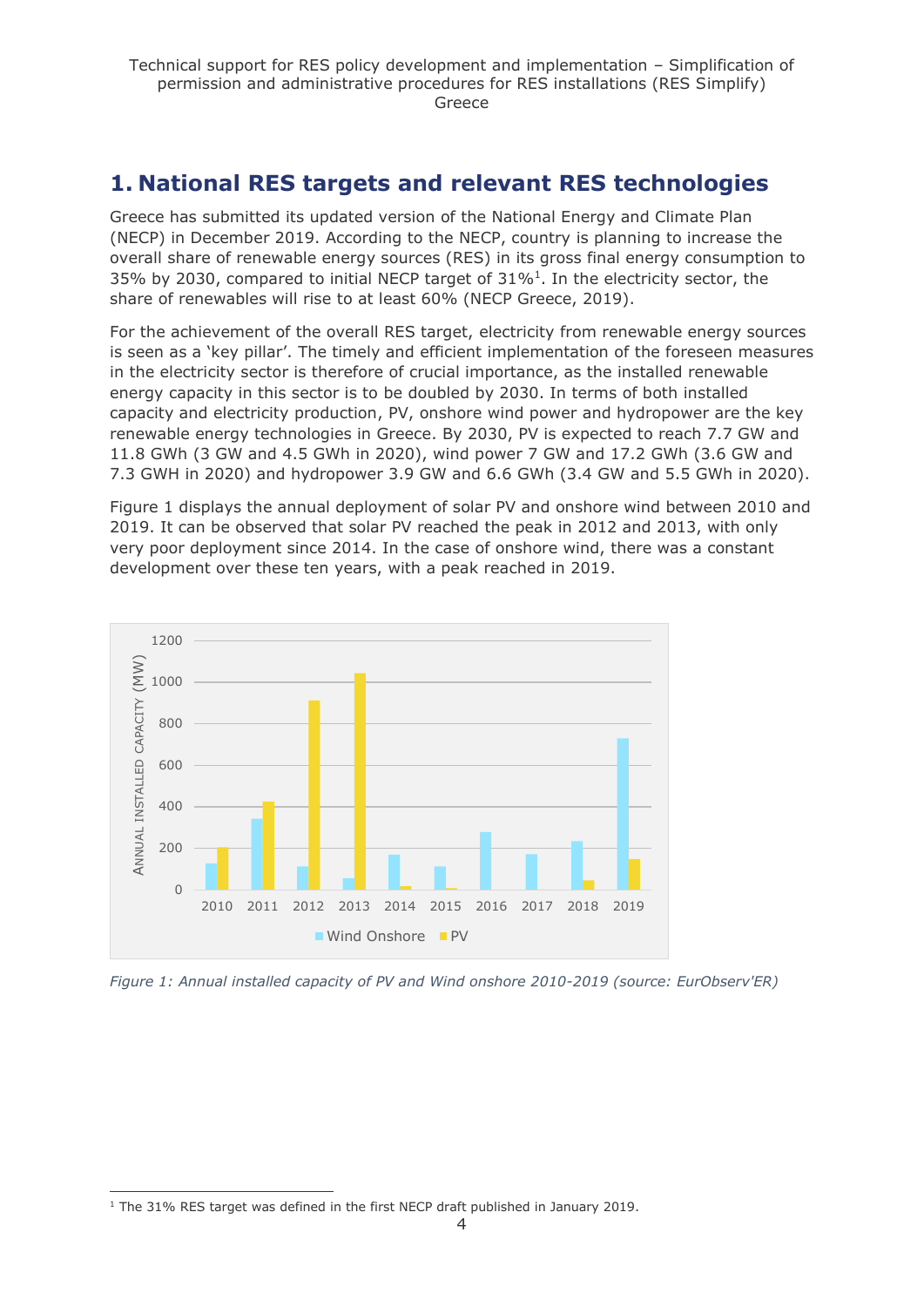

*Figure 2: Deployment of RES-E 2020-2030 (source: NECP)*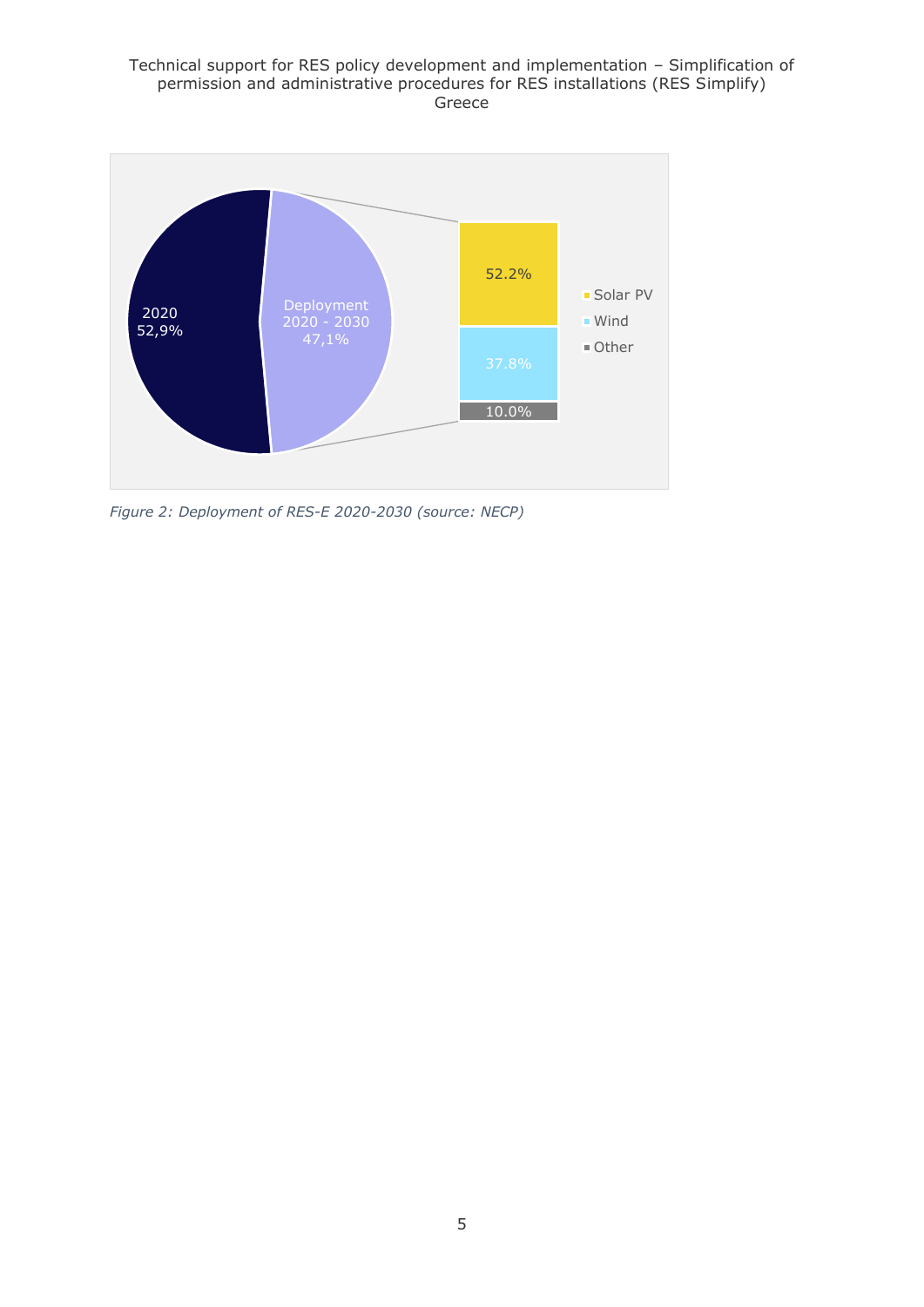# <span id="page-5-0"></span>**2. Administrative and grid connection procedure**

# <span id="page-5-1"></span>**2.1. Relevant process steps**

In Greece, the following process steps are relevant for the approval of a renewable energy installation in the electricity sector:

Site selection. The site selection is based on the Special Spatial Planning Framework for RES, which is currently under revision.

Certification of the RES Producer. The certification replaced the previous Electricity Production License for RES. It is expected to drastically reduce the duration of the permitting process.

Environmental Impact Assessment. The EIA approval should be obtained from the Decentralised Administrations or the Ministry of Environment and Energy (MEE).

Preliminary Grid Connection Offer (GCO) and Binding Grid Connection Offer (BGCO). Both are relevant for the connection of a renewable energy installation to the electricity grid.

Installation and Operation licenses. The Installation License authorises the construction of a RES installation, while the Operation License permits the operation of a system. The Operation License is only issued after all other permits have been secured.

Smaller renewable energy installations (typically below 500 kW) are exempt from certain approvals (e.g., EIA approval), which reduces the overall duration of the approval process for these systems (see the subsequent sections of this report).

# <span id="page-5-2"></span>**2.1.1. Site selection**

### **Process flow**

The site selection for renewable energy installations in Greece is primarily based on the RES Special Spatial Plan (Ministerial Decree 49828/2008). This applies to all new installations. The site selection is examined and approved at the 'Administrative authorisation' stage.

#### **Onshore wind**

The location for onshore wind farms is examined in line with the Special Spatial Planning Framework for RES. The Framework defines (WindEurope, 2020):

- The load-bearing capacity of areas (maximum density of typical wind turbines per municipality) for wind farm development
	- − 4% on islands
	- − 5% in wind suitable areas (continental Greece except wind priority areas), and
	- − 8% in wind priority areas
- Excluded areas
- Criteria for the inclusion of onshore wind in the landscape, and
- Distances from various land uses.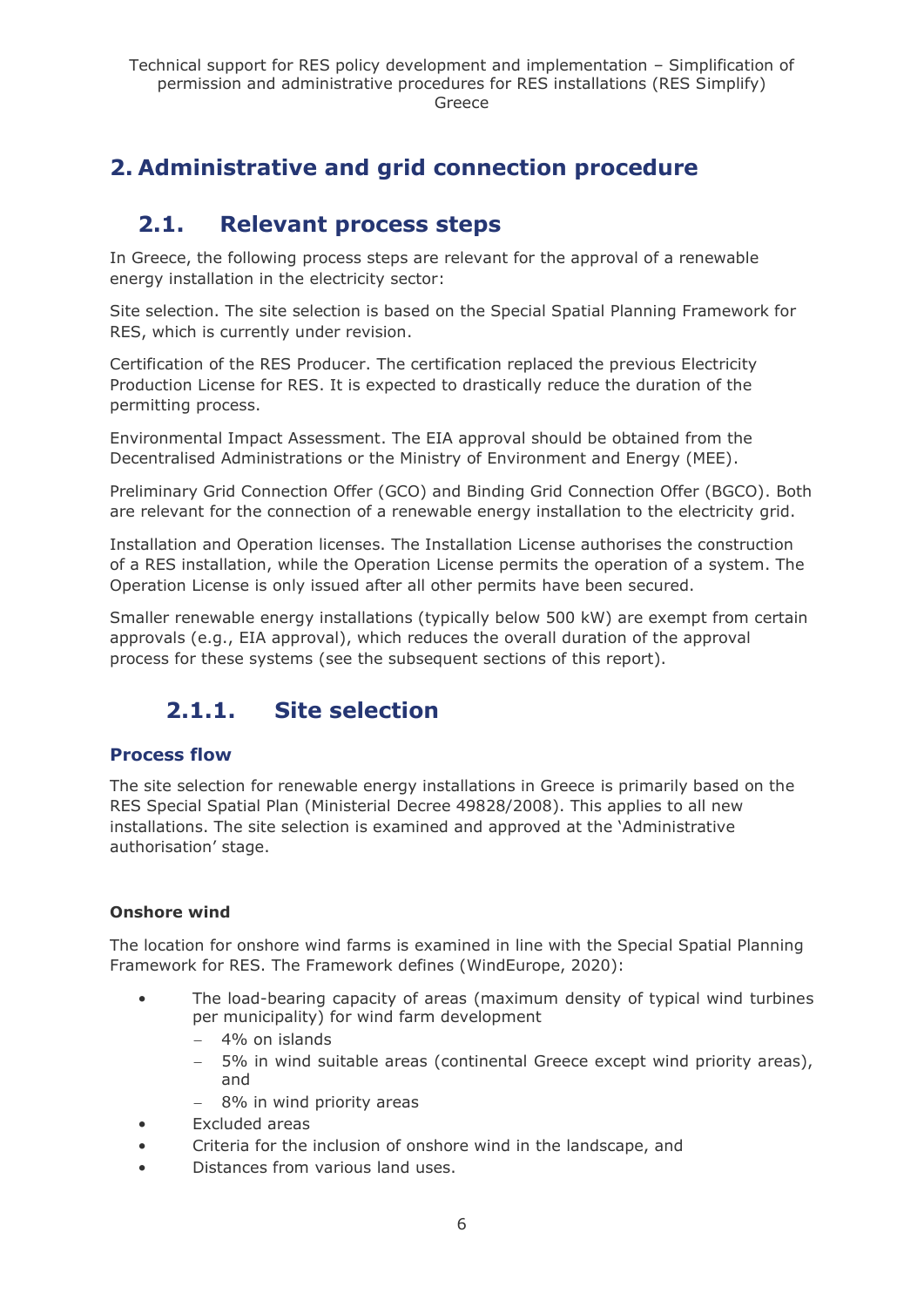#### **Ground-mounted PV**

In general, ground-mounted PV systems are allowed in most areas in Greece (PV Financing, 2017). To a certain extent, PV installations are also permitted on high-yield agricultural land. The percentage of agricultural land for PV installations is defined for the Regional Units in art. 2 OG 3149/2020: 0.5%, with the exception of the Region of Attica and the Greek Islands, where the share of agricultural land for PV installations is set at 1%. Thus, the approach applied is as follows: first, 0.5% or 1% (depending on the Regional Unit) of the total cultivated land is estimated and then the maximum area for PV installation over 1 MW is defined. For example, in the Central Macedonia region and the Thessaloniki Regional Unit, 0.5% of the cultivated land amounts to 15,018 hectares, and the area on which PV installation with more than 1 MW could be located is 939 hectares.

#### **Hydropower**

Chapter 3 of the RES Spatial Planning contains provisions with regard to the installation of small hydropower plants. These include:

- Location of water basins with exploitable hydraulic potential
- Identification of areas of incompatibility or exclusion, within which the location of small hydropower plants and related works is prohibited
- Determination of the criteria for assessing the bearing capacity of small hydropower plants
- Determination of the criteria and rules for the integration of small hydropower plants in the natural, cultural and man-made environment of the settlement area.

In general, the site selection process is pretty straightforward as it follows the provisions of the RES Special Spatial Plan. The Plan was adopted in 2008 and is considered a reliable guide for renewable energy installations. Moreover, it was also approved by the State Council (Higher Administrative Court).

### **Deadlines**

Not relevant for the site selection.

### **Detected barriers**

**Amendment to the spatial planning framework may hinder the development of renewable energy sources.** In 2018, the Ministry of Environment and Energy announced the amendment of the RES Special Spatial Plan. The amendment is intended to introduce stricter provisions that would primarily affect onshore wind and small hydropower plants.

As of today, the drafting of the new RES Special Spatial Plan has not yet been completed. However, on the one hand the RES industry fears that this document may lack any concrete planning guidelines. On the other hand, they are concerned about the impact of the amended RES Special Spatial Plan on the subordinate regional spatial plans and, in particular, that certain environmental groups could use this to further hinder the RES deployment.

Currently, 37% of the Greek territory above 500m, which have a considerable wind potential, is Natura 2000+ sites. The RES industry fears that stricter provisions in the updated RES Special Spatial Plan and as a result also in the subordinate Regional Special Plans could block the deployment of onshore wind power plants in certain regions. This is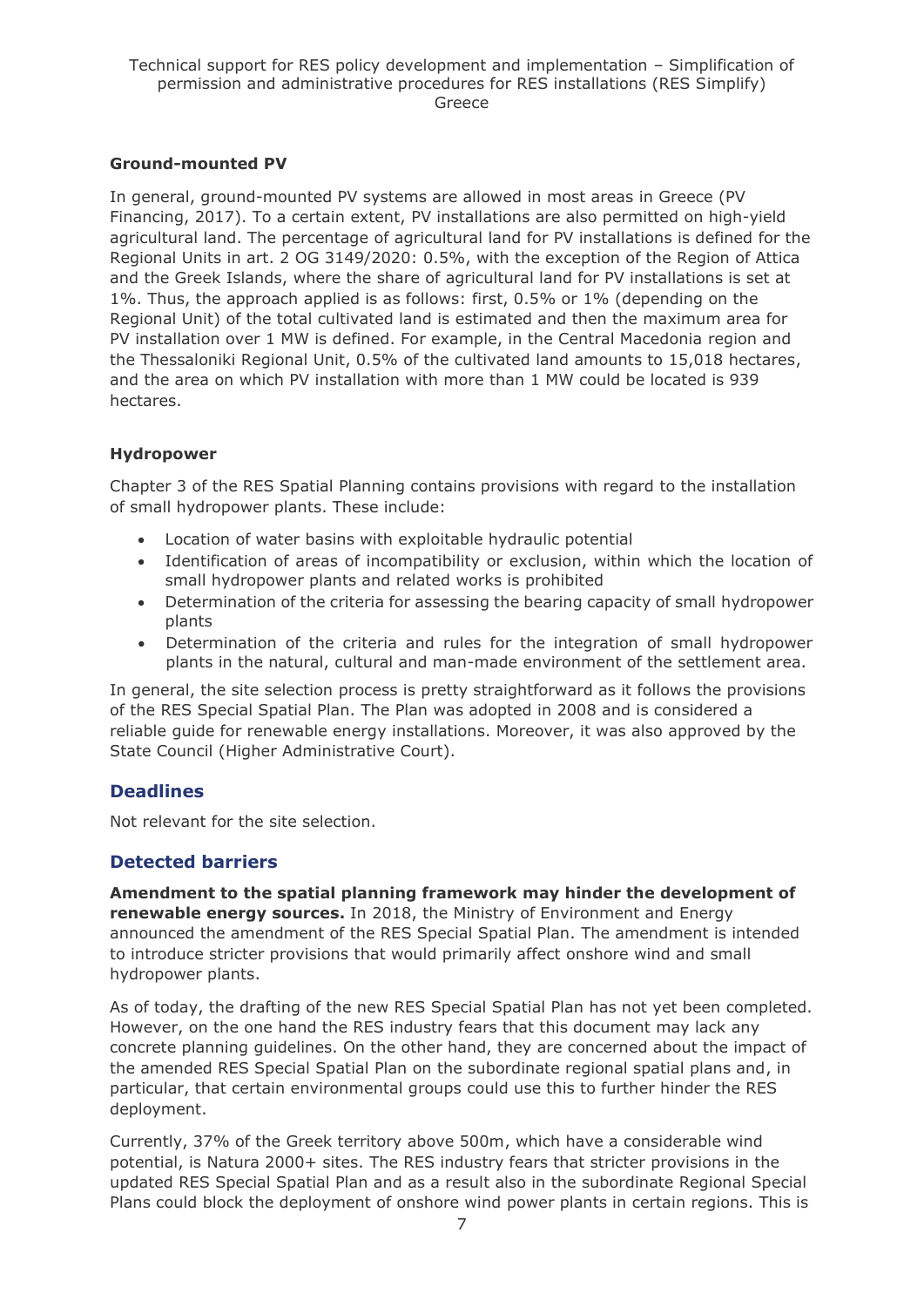currently happening, for example, on the island of Crete, where there is a complete ban on wind energy (RNP, 2020).

**Conflict between PV and agricultural land.** Before 2013, land use for PV projects was not an issue, due to the fact that there were only small projects (<10MWp) and investors were able to use 1% of agricultural land. However, in 2014, the PV market in Greece started to grow again and as a result, PV installations were banned on prime agricultural land. To address this issue, MEE issued the decision OG 3149/2020, which defined the share of agricultural land in the Regional Units that is available for PV systems up to 1 MWp (SolarPower Europe, n.d.).

Resistance to solar PV projects come either from the pastoral sector (sheep farmers), who see PV as a competitor to available land, or from farmers who would like to have their own share of the national PV target for 2030. From 2018, PV projects greater than 20 MWp that participate in auctions (joint PV+Wind auctions) are also obliged to pay 3% of their gross income to local communities (ibid.).

### **Identified good practice**

<span id="page-7-0"></span>No good practice related to this process was identified.

# **2.1.2. Electricity production licence**

#### **Process flow**

Law No. 4685/2020, which entered into force in May 2020, replaced the former Electricity Production License for renewable energy technologies with the Certification of the RES Producer. The new certification is relevant for all new installations as well as for repowered installations.

For Certification, the RES project developers have to submit an application to the Regulatory Authority on Energy (RΑΕ). Applications can be submitted within the first 10 days of February, June and October, the so called 'cycles' (art. 11 Law No..4685/2020). In practice, this certification constitutes 'a project feasibility approval', where specific parameters are examined.

In addition, the Law No. 4685/2020 (art. 10 Law No. 4685/2020) introduced two new categories of projects – (1) Non-special projects and (2) Special projects (see Table 2 below).

| <b>Project type</b>       | <b>Non-special projects</b>                                        | <b>Special projects</b>        |
|---------------------------|--------------------------------------------------------------------|--------------------------------|
| <b>Project size</b>       | Onshore $<$ 150 MW<br>PV<br>Small hydropower plants<br>below 15 MW | Onshore $> 150$ MW<br>Offshore |
| <b>Planning Procedure</b> | Simplified Procedure                                               | Normal Procedure               |

*Table 2: Classification of projects according to Law No.4685/2020*

Source: WindEurope, 2020

For special projects, the following criteria are examined by the RAE: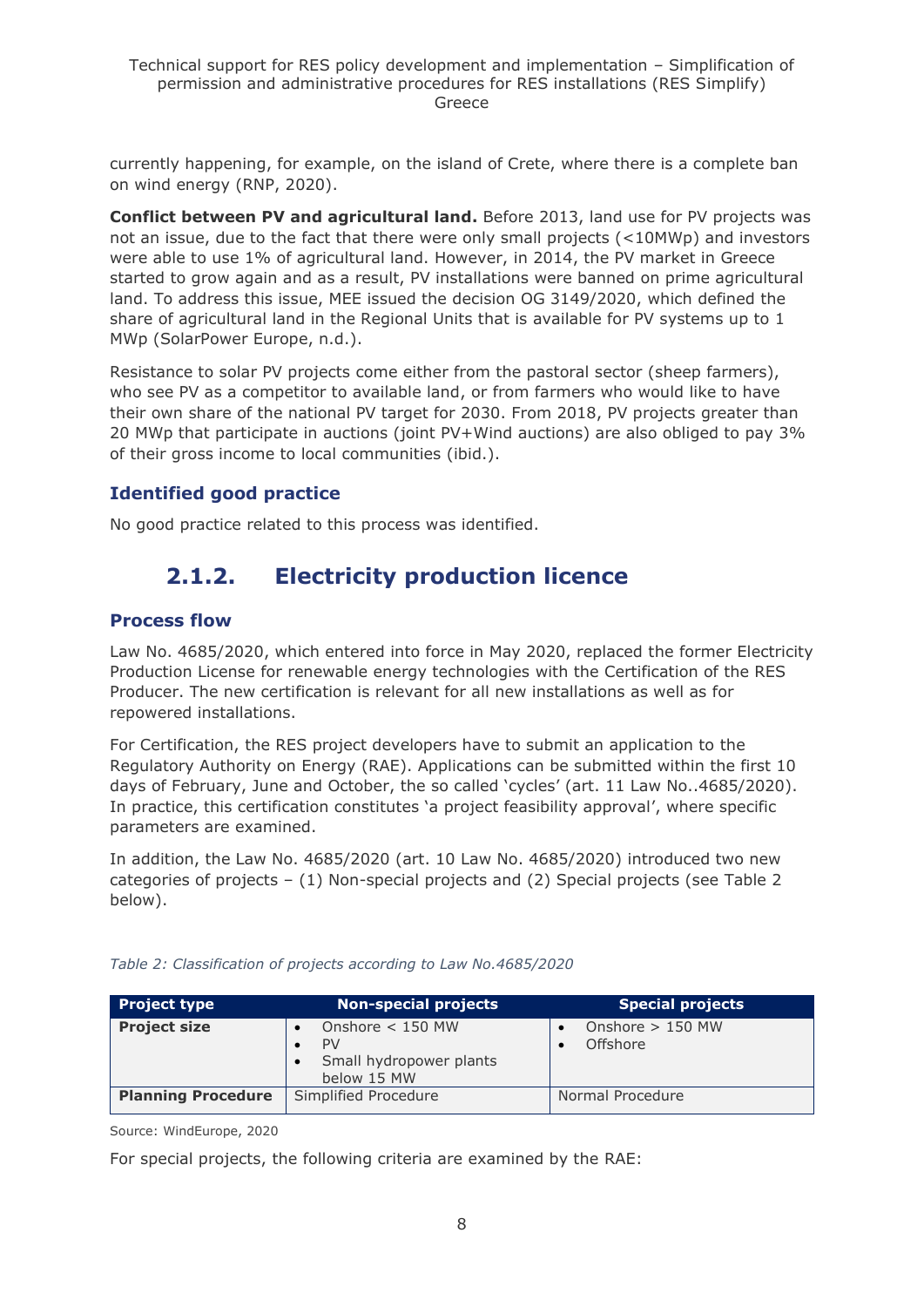- Technical, energy and feasibility study. Especially for wind energy projects certification of wind measurements performed by an accredited laboratory should be included
- Financial capability of the investor to realise the project
- Compatibility of the project with the RES Special Spatial Planning
- Whether the project is not planned in any a-priori exclusion zone (e.g., Natura 2000 sites)
- Especially for onshore wind projects, it should be proven that the capacity of each wind project (basically the capacity for each wind turbine of the project) does not exceed maximum load-bearing capacity of the broader area. This way grid congestion is avoided and more projects can be realised on a specific area.

In the case of non-special projects, instead of evaluating the criteria described above, project developers simply have to pay the following fees (art.17 law No.4685/2020):

- $3.000 \text{ }\epsilon$ /MW for the capacity up to 1MW
- 2.500  $\epsilon$ /MW for the part of the capacity exceeding 1MW and up to 10MW
- 2.000  $\epsilon$ /MW for the part of the capacity exceeding 10MW and up to 50MW
- 1.500  $\epsilon$ /MW for the part of the capacity exceeding 50MW and up to 100MW
- €/MW for the part of the capacity exceeding 100MW and up to 150MW.

For all renewable energy technologies, the certification is valid for 25 years. However, it can be renewed once for the same period of time (WindEurope, 2020; art. 10-25 Law No.4685/2020).

Furthermore, art. 18 of the Certification of RES Producers Regulations (OGG B 5291/2020) contains specific provisions for repowered projects. In general, the certification process for repowering is the same as for new installations (described above). However, some specific restrictions apply. Firstly, the project location must be identical with the location of the original project, while the power plant capacity can be increased under certain circumstances, but only if the electricity grid is not congested. In the case of congested grids, additional provisions apply. In general, RAE consults the Hellenic Distribution Network Operator (HEDNO) and Independent Power Transmission Operator (IPTO) annually on the prospective grid overloads. Then, RAE then decides which areas should be defined as areas with overloaded grids and how much capacity is available in these areas for new projects. Based on that, RAE can assess how many Certifications can be issued for each area in each 'cycle' (art. 16 OGG B 5291/2020).

The Certification of RES Producer is only in effect from May 2020. It is primarily aimed at simplifying and accelerating this permitting process stage for RES project developers. According to the national stakeholders interviewed, the initial experience with this new procedure has been quite positive and it seems that it could reduce the overload of RAE.

### **Deadlines**

When the application for the Certification of RES Producer is submitted to the RAE, the following deadlines have to be met (art. 11 Law No.4685/2020):

- Within 5 days from the receipt of application, RAE can request the plant operator to provide further details and publishes the summary of the application, which includes the key details of the project
- Within 15 days from the application publications, whoever has a legal interest can submit a reasoned objection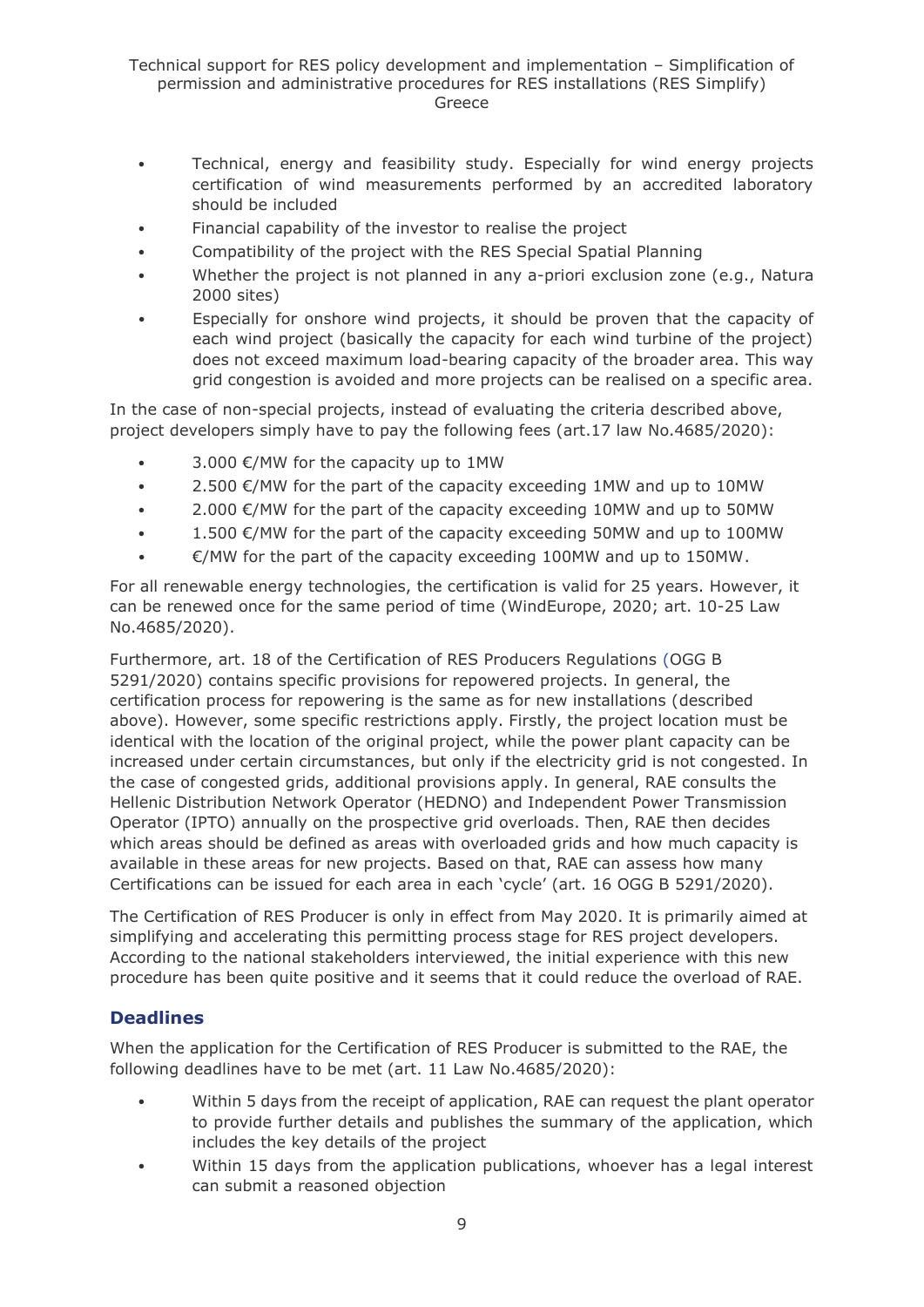- Within 15 days from receiving comments/ objections, the plant operator should respond to the comments/ objections
- Within 20 days after the deadline for objections/ for responding to comments/objections, RAE issues the Certification of RES Producer
- Within 30 days from the receipt of a negative answer, plant operator can object to RAE, if the application is not approved by RAE.

Since this procedure is very new, there is no information as to whether the deadlines are kept by the RAE.

### **Detected barriers**

**The production license takes an unnecessary long time**. The previous Production License was considered a great barrier. In many cases, the process could last 1.5 years. Stakeholders from the renewable energy sector complained about the unnecessary delay, due to the fact that many of the parameters examined for the issuance of the production license are also examined at a later stage. In addition, it was acknowledged that RAE was understaffed and therefore the process could not be accelerated. Law No. 4685/2020 introduced the new Certification of RES Producer which aims at simplifying this process step and thus reduce the overall permitting process time (GAREP Representative, 2020). The first experiences with the new Certification have been positive and it might help reducing the overload of RAE (Psomas, 2020). However, it has been mentioned that RAE is not proceeding with the issuance of the certification for the repowering projects (Stakeholder 1, 2021).

**Exemptions from the Certification of RES Producer for smaller renewable energy projects created difficulties for the realisation of larger projects**. Developers of some small renewable energy projects are exempt from the obligation to obtain Certification of RES Producer (previously Electricity Production License). This exemption concerns PV below 1MW. These small projects follow a very quick permitting procedure which is not monitored at any step by RAE. This can create project overlapping cases between larger projects that require certification and smaller projects that are subject to the above-mentioned exemption. This basically applies in public land cases.

More specifically, there are cases where a project (that is not subject to an exception) has received Certification of RES Producer (previously Electricity Production License) but is not able to proceed to the next licensing step (partially or completely), e.g., the environmental permitting. However, the investor has already paid in the first phase significant amounts of money, e.g., RAE fees, guarantees for Certifications, for the EIA study as well as other relevant costs. Thus, the stakeholder interviewed suggested that this process should be monitored by the regulator (Stakeholder 1, 2021).

### **Identified good practice**

The introduction of the Certification of RES Producer was basically a policy recommendation from stakeholders in the renewable energy sector in the past few years (especially after 2016).

The Certification of RES Producers Regulations (OGG B 5291/2020) for the first time contains provisions for conflict resolution between project developers. In cases of spatial conflict, i.e., if two project developers apply for Certification of RES Producer for the same site, RAE urges the parties to find an 'amicable resolution' within 30 days.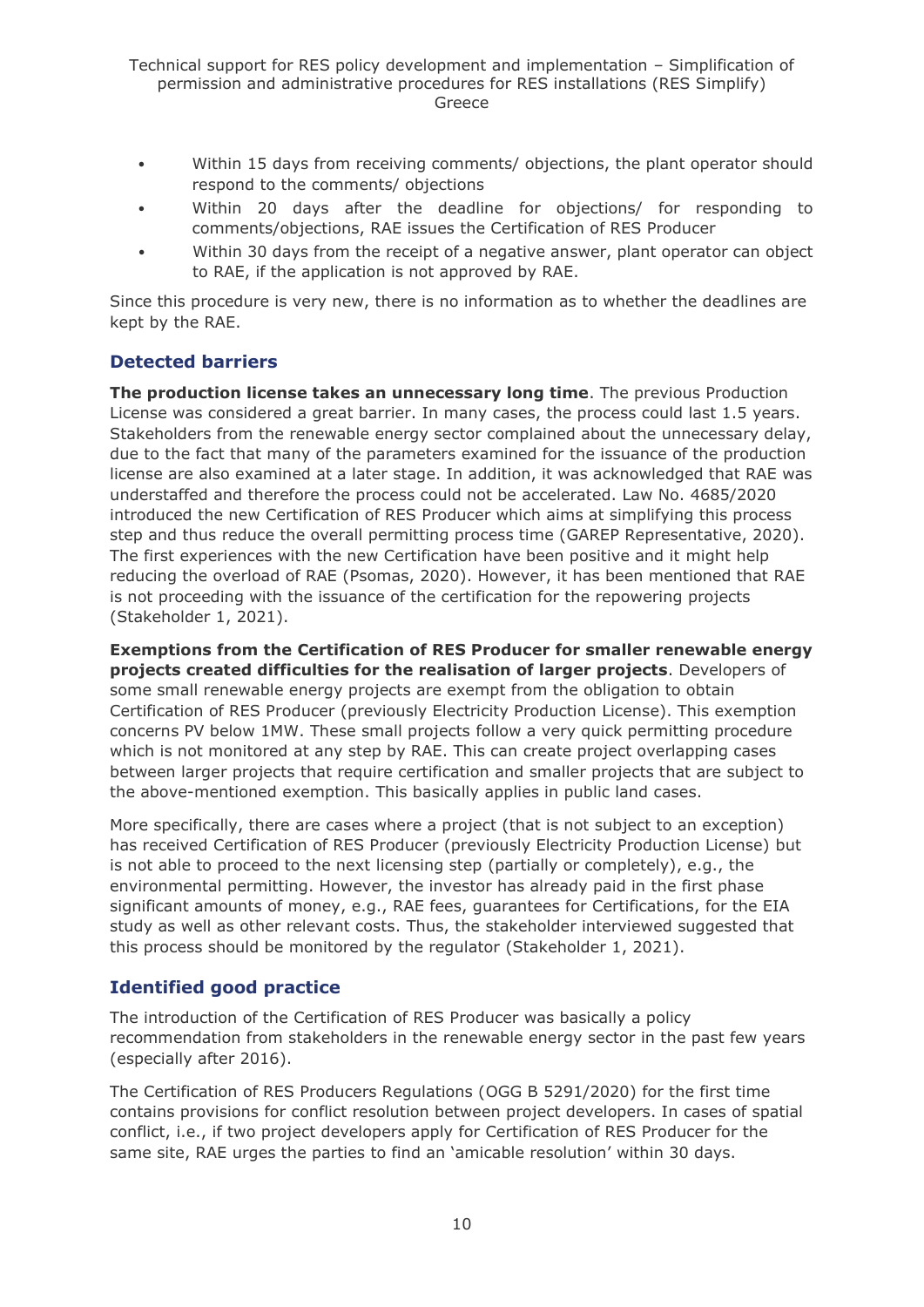# **2.1.3. Administrative authorisation**

### <span id="page-10-0"></span>**Process flow**

The administrative authorisation basically includes the Environmental Impact Assessment (EIA) approval. This procedure is required for all new renewable energy installations as well as repowered ones.

The EIA approval procedure starts with the project developer submitting the EIA study of an installation to the competent authority. This can be either MEE or the Decentralised Regional Administration. In any case the project developer should submit the EIA study within the applicable deadlines (see under 'Deadlines' below). If the project developer fails to meet the statutory deadlines, the Certification of RES producer is cancelled (art. 12 Law No.4685/2020).

There are two stages of the EIA approval procedure (art.4 Law No. 4014/2020):

- 1. The competent authority (MEE or the Decentralised Regional Administration) examines whether the EIA study is complete. If the deadline for completing the assessment of the EIA study has expired and there are no comments or requests from the competent authority, the EIA study is considered complete.
- 2. The competent authority forwards the EIA study to other competent authorities and agencies (e.g., responsible for forestry, archaeology, etc.) in order to collect their views and comments on the study, as well as well as suggested environmental terms and conditions for the realisation of the project. If other competent authorities and agencies do not respond within the deadlines set in the Law No. 4685/2020 (see under 'Deadlines' below), the authority can proceed with the EIA approval. However, there is an exception with regard to views and comments of certain agencies, which are considered essential (e.g., archaeological and forestry). Here, in case of no answer, the issue will be examined by the Central (or the Regional) Council of Environmental Licensing within 20 days.

Local communities, along with other competent authorities and agencies, have also the right to review the EIA study and provide their views on it. Additionally, the Regional Council is required to follow a formal 'public consultation' procedure and issues an opinion.

The EIA Approval is valid for 15 years and can be renewed several times (Law No. 4014/2011).

In terms of EIA Approval, projects are divided into three basic project categories (see Table 3 below). Category B projects are examined at regional level. For Category B projects, project developers are obliged to submit Standard Environmental Requirements. This is a simplified EIA procedure. Category A2 projects are also examined at regional level, but they require an EIA approval. Finally, larger A1 projects require EIA approval and are examined at national level.

The EIA study focuses on all possible environmental impacts of a renewable energy project. The EIA may include impacts on land use, forest use, biodiversity, civil aviation, military defence, classical/ Byzantine and newer archaeology.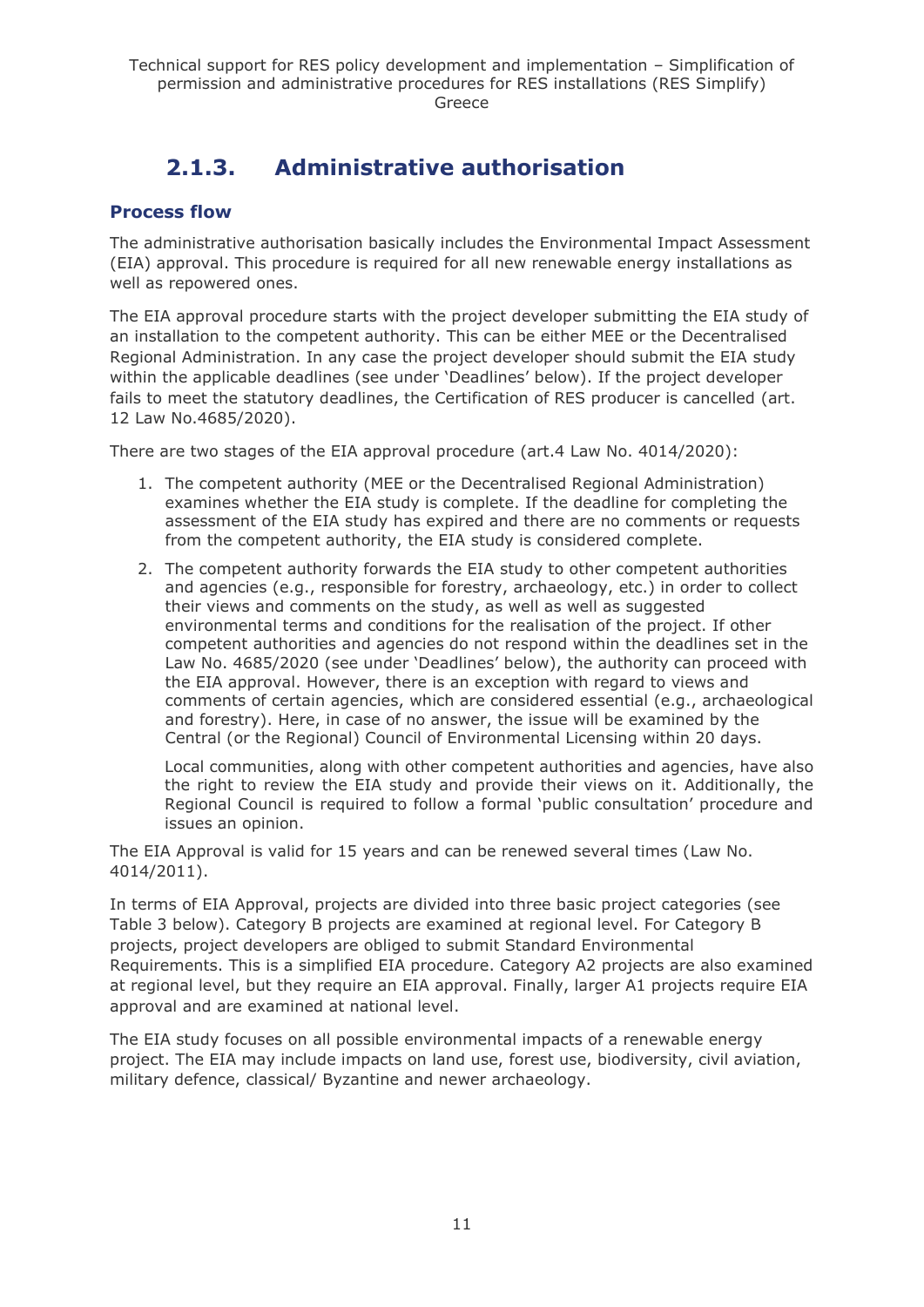|              | Table 3: Classification of projects according to their size and the environmental licensing |  |  |  |  |  |
|--------------|---------------------------------------------------------------------------------------------|--|--|--|--|--|
| requirements |                                                                                             |  |  |  |  |  |

| <b>Responsible</b><br><b>Authority</b>                                 | <b>Ministry of</b><br><b>Environment, Energy</b><br>and Climate Change                                                                                                                     | <b>Decentralized</b><br><b>Regional</b><br><b>Administration</b>                                                                                                                                                                                                                                                                                                                                                                                                                                                                                                                                         | <b>Decentralized</b><br><b>Regional</b><br><b>Administration</b>                                                                                        |
|------------------------------------------------------------------------|--------------------------------------------------------------------------------------------------------------------------------------------------------------------------------------------|----------------------------------------------------------------------------------------------------------------------------------------------------------------------------------------------------------------------------------------------------------------------------------------------------------------------------------------------------------------------------------------------------------------------------------------------------------------------------------------------------------------------------------------------------------------------------------------------------------|---------------------------------------------------------------------------------------------------------------------------------------------------------|
| <b>Project size</b><br>for wind<br>energy<br>projects                  | Category A1 projects:<br>$\bullet$ P > 60 MW or<br>$\bullet$ P > 45 MW and<br>located in protected<br>area or including the<br>construction of a High<br>Voltage Line longer<br>than 20 km | Category A2 projects:<br>• 10 MW $< P < 60$ MW<br>or<br>• 10 MW $< P < 45$ MW<br>and located in a<br>protected area                                                                                                                                                                                                                                                                                                                                                                                                                                                                                      | Category B projects:<br>$\bullet$ P < 10 MW                                                                                                             |
| <b>Project size</b><br>for ground-<br>mounted PV<br>energy<br>projects |                                                                                                                                                                                            | $P > 10$ MW                                                                                                                                                                                                                                                                                                                                                                                                                                                                                                                                                                                              | $1 < P \le 10$ MW or<br>$\bullet$<br>$P \leq 1$ that are<br>$\bullet$<br>exempt from the<br>obligation of issuing<br>an RES Producer's<br>Certification |
| <b>Project size</b><br>for small<br>hydro projects                     |                                                                                                                                                                                            | $P \leq 15$ MW and Water<br>Volume $\leq 2.000.000$ m <sup>3</sup><br>and<br>5 km ≥ L > 250 m if<br>$\bullet$<br>the hydraulic parts of<br>the project, the flood<br>basin and the<br>watercourse<br>diversion section of<br>the are out of range<br>of Natura 2000 site.<br>$L \leq 8$ km, if the<br>$\bullet$<br>hydraulic parts of the<br>project, the flood<br>basin and the<br>watercourse<br>diversion section of<br>the are inside a<br>Natura 2000 site.<br>Where L= Diversion<br>Duct Length<br>diversion of water to<br>another<br>watercourse, within<br>the same River<br><b>Water Basin</b> | $P < 0.5$ MW                                                                                                                                            |
| <b>EIA</b><br><b>Requirements</b>                                      | Mandatory                                                                                                                                                                                  | Mandatory                                                                                                                                                                                                                                                                                                                                                                                                                                                                                                                                                                                                | Projects must meet pre-<br>defined environmental<br>terms (Standard<br>Environmental<br>Requirements<br>procedure)                                      |

Source: OGG B 3291/2020

Especially for small hydropower projects, a permit for the exploitation of water resources for electricity generation is required (water use authorisation). In order to issue this permit, the availability of the water quantities used must be documented. The amount of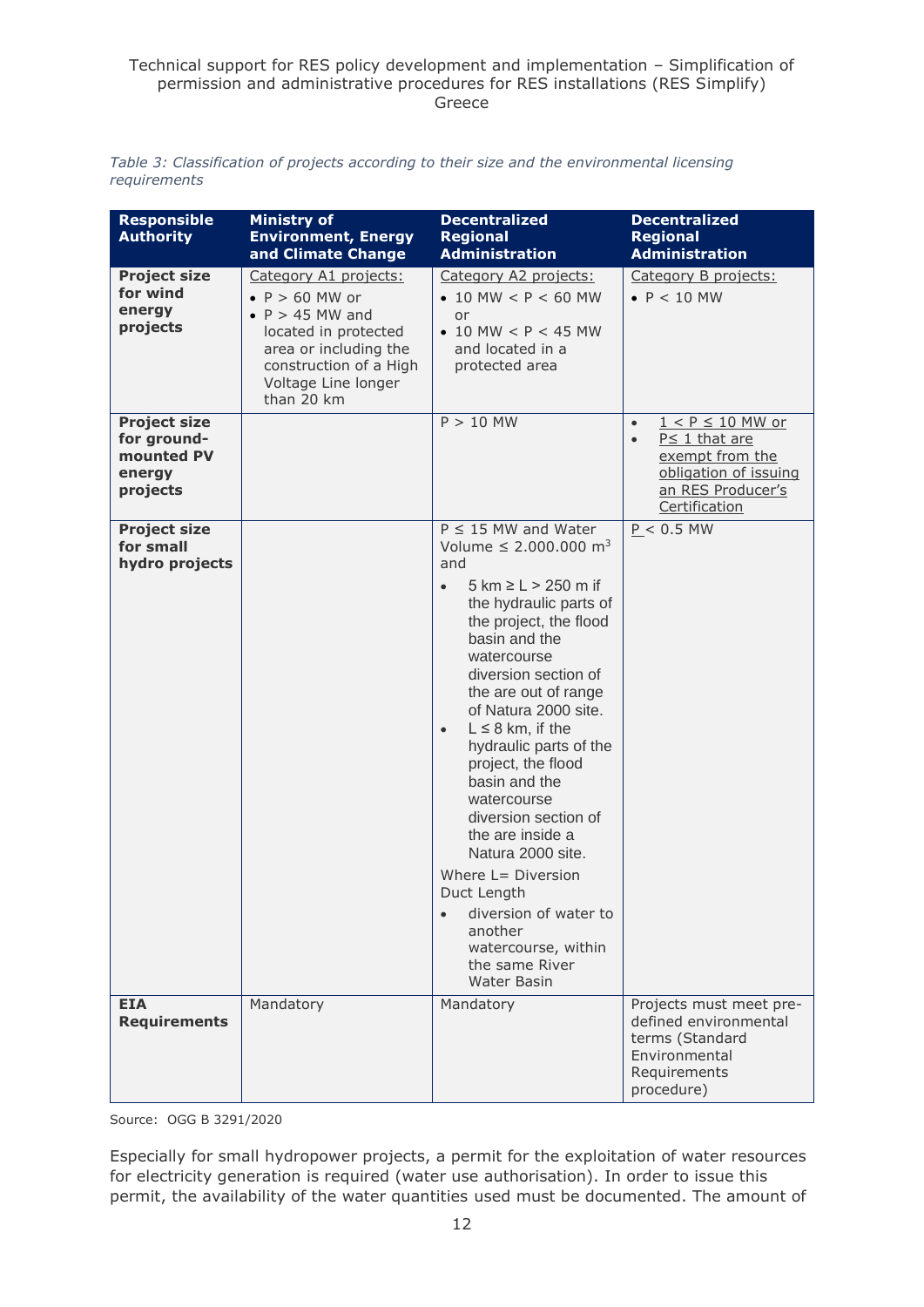water resources used in the small hydropower plant should follow the provisions stipulated in the River Basin Management Plan of the Region's Water Directorate. In addition, a further license is required to carry out water exploitation projects (license for the realisation of water exploitation works). However, for small hydropower plants (up to 10 MW), a Single Permit, which includes both licenses, is issued (OGG B 2878/2014 in conjunction with Law No. 3199/2003).

Applications for all permits related to small hydropower plants are submitted to the local administration authority i.e., the local administration secretariat in charge of water management<sup>2</sup>. The application is then forwarded to the General Secretary of the Decentralised Regional Administration, which is the authority responsible for the issue of the licenses. 'Water use authorisation' and/or 'realisation of water exploitation works' is issued after the EIA approval or the approval of the Standard Environmental Requirements (art. 2 OGG B 2878/2020).

#### **Deadlines**

Law No. 4685/2020 (art. 1-9) has shortened the deadline for issuing the EIA approval to 120 days and contains provisions for strict compliance with this deadline. Currently, the EIA approval process may take up to 3-4 years (Kakiopoulos, 2020). It should be noted that the EIA approval process applies to wind, small hydropower and PV above 2 MW (WindEurope, 2020).

The statutory deadlines related to the EIA Approval are provided in Table 4 below (WindEurope, 2020).

| <b>Project type</b>                  | <b>Non-special projects</b>                                                                                                                     | <b>Special Projects</b>                                                                             |  |  |  |
|--------------------------------------|-------------------------------------------------------------------------------------------------------------------------------------------------|-----------------------------------------------------------------------------------------------------|--|--|--|
| <b>Deadline for</b><br>submission of | • 6 months from issuance of the<br>Certification                                                                                                | • 12 months from issuance of the<br>Certification                                                   |  |  |  |
| application                          | • 18 months from issuance of the<br>Certification if a Special Ecological<br>Assessment is required                                             | • 36 months from issuance of the<br>Certification if a Special Ecological<br>Assessment is required |  |  |  |
| <b>Comment</b>                       | • The above deadlines can be further extended by 24 months, if the<br>developer pays 150€/MW/month.                                             |                                                                                                     |  |  |  |
|                                      | • The above deadlines are suspended only in case of a court decision for the<br>suspension of any permission which is required for the project. |                                                                                                     |  |  |  |

#### *Table 4: Deadlines for the submission of application for EIA Approval*

Source: WindEurope, 2020

Furthermore, Law No. 4014/2011 (as amended by the Law No. 4685/2020) foresees the following deadlines for the EIA Approval procedure:

#### **For Category A1 projects** (art. 3 Law No. 4014/2020)

Preliminary EIA: The authority examines the submission within 10 days and then has two days to forward it to other competent authorities for their opinion. The relevant authorities are obliged to express their views on the submission within 30 days. Within 20 days the authority must take into consideration any comments made by other

<sup>&</sup>lt;sup>2</sup> In all cases, the application should be accompanied by technical documents specifying the exact location of the works and the volume of water used. Apart from that, the opinions of related agencies (e.g. Archaeological Agency, Forest Agency, Natura 2000 site administration) should be submitted, if necessary.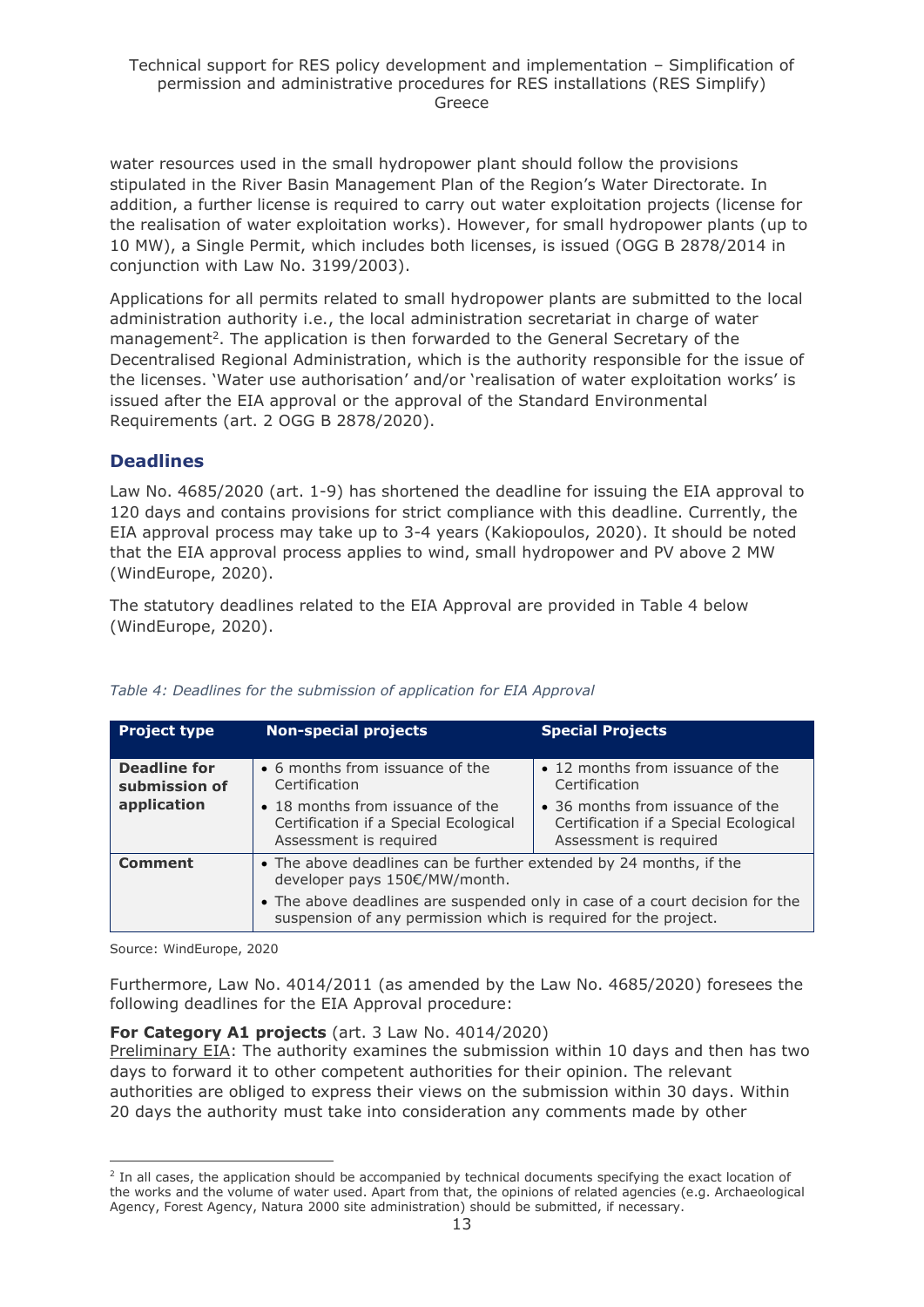competent authorities and express its positive or negative opinion on the submission within 20 days, even if some related authorities have not made any comments.

EIA: The authority reviews the submission within 10 days and then it has two days to forward it to other competent authorities for their opinion. Other competent authorities are obliged to express their opinion within 30 days. If some authority does not express its opinion and this opinion is not considered essential, the approval process continues. However, if the authority's opinion is deemed essential, the Central Committee of Environmental Licensing holds an obligatory meeting. Then, when all opinions are collected, the competent authority must within 20 days take into consideration all comments from other competent authorities and express its positive or negative opinion on the submission within 10 days.

#### **For Category A2 projects** (art. 4 Law No. 4014/2020)

EIA: The authority examines the submission within 5 days and it has one day to forward it to other competent authorities for their opinion. They are obliged to express their opinion within 30 days. If some authority does not express its opinion and it is not considered essential, then the approval process continues. However, if the authority's opinion is deemed essential and the regional administrative coordinator requests it within 15 days from receiving the EIA submission, then the Regional Committee of Environmental Licensing will hold an obligatory meeting within 20 days. Then, when all opinions are collected, the competent authority must within 20 days take into consideration all comments from other competent authorities and express its positive or negative opinion on the submission within 10 days.

For the EIA renewal, the authority examines the submission within 3 days and has 15 days to decide whether an updated EIA needs to be submitted. If so, the plant operator is obliged to submit a revised EIA within 3 months.

With regard to the 'Water use authorisation' the following deadlines are foreseen (art. 4 OGG B 2878/2014).

- The local administration authority examines the submission withing 10 days. If an onsite inspection is needed, then the deadline is extended by additional 10 days. If the Authority has any comments or questions, the project developer should submit additional required documents within 5 days.
- The application is forwarded to the Decentralised regional administration, which expresses its positive or negative opinion on the submission within 20 days and then informs the local administration authority (no deadline is set).

Although the deadlines are very clearly defined in legal terms, in practice they are not met by the competent authorities. There is lack of staff in the Decentralized Regional Administrations, or sometimes they lack the necessary expertise. Therefore, especially for the EIA Approval by Decentralised Administration, the approval duration can be long (Kakiopoulos, 2020). Central administration agencies (Ministries, RAE, IPTO and HEDNO) are sufficiently trained, however, also they are understaffed. The forest agencies are adequately staffed, but can sometimes have negative attitude towards some projects. To accelerate the permitting process, the Greek Civil Aviation Agency developed specific algorithms to check whether problems might emerge if a wind energy project is installed in a location that might interfere with the operation of civil aviation radars (Papastamatiou, 2020).

Also, in the case of small hydropower, the Local and Decentralised Administration staff is sometimes not sufficiently trained to deal with these projects. If a small hydropower plant is located in different administrative regions, the investor might be confronted with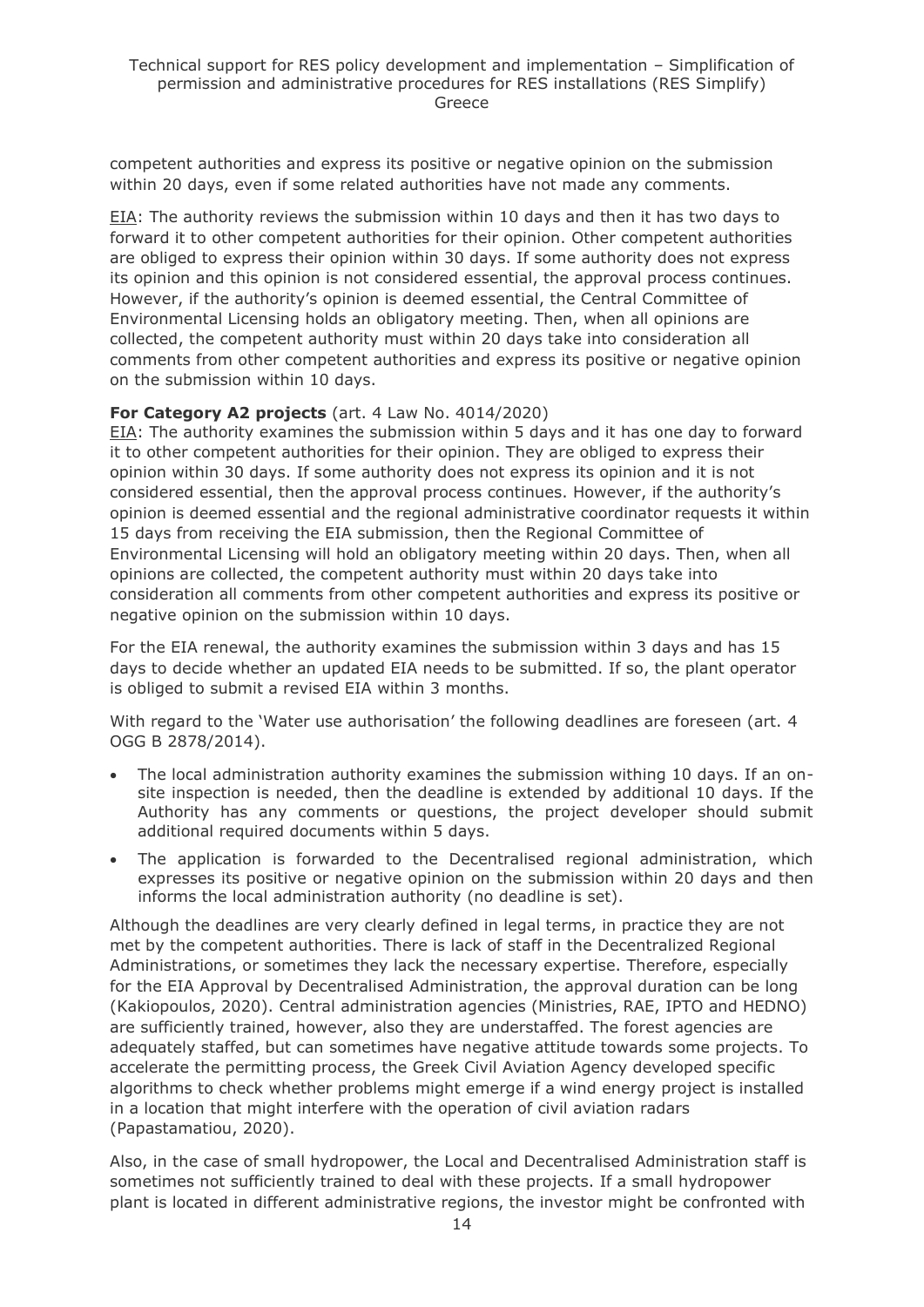different attitudes from different regional authorities. Another important issue is that some authorities do not respond in a timely manner and can submit their opinions on the EIA long after the consultations deadline (Kakiopoulos, 2020).

### **Detected barriers**

**Difficulties in obtaining EIA approval for small hydropower plants.** This is the greatest barrier concerning the deployment of small-scale hydropower in Greece. The regulatory framework was tightened before the small hydropower sector could be sufficiently deployed, as it happened in other EU Member States. This is mainly a consequence of the EU Water Framework Directive which prohibits interventions in water bodies.

At times, EIA for small hydropower plants is not approved and consequently, project developers take legal action against this decision, hereby further delaying the realisation of the plants.

In any case, 6-7 years are needed for a small-scale hydropower plant to obtain all the necessary permits. Currently, there are 800-1000 MW of small hydropower projects in Greece waiting in the pipeline (Small Hydro Representative, 2019).

**Long reviews of the EIA.** Many mature wind projects are forced to restart their licensing procedure due to the falling prices in the tenders. In doing so, they are exposed to delays. The redesign of a wind power project under new parameters obliges plant operators to resubmit for approval their EIA. As a result, the approval will be extended from usually 5-6 years to 7-10 years.

As previously mentioned, the Law No. 4685/2020 includes promising provisions to accelerate approval procedures for renewable energy projects, including EIA. An important development is the division of projects into three categories:

- new projects
- repowered projects ('repowering' is only mentioned; the framework is still missing)
- 'redesigned' projects

Special attention should be given to the last category as such projects are ready and therefore their permitting process should be accelerated. The barrier refers basically to wind power (Wind Developer, 2020).

**Negative attitude of the local communities towards the implementation of renewable energy projects.** Local communities usually have a negative attitude towards the construction of wind farms. Local communities as well as specific environmental NGOs reject the realisation of these investment projects. Arguments against wind energy relate to the preservation of the landscape and the protection of bird species.

In March 2020, a joint press release from various environmental NGOs underlined the necessity of setting biodiversity as a goal of equal importance with the climate change. For that reason, they propose the suspension of all EIA approvals for all projects, which, under current legal framework, fall under the 'Category A licensing' that refers to areas of the Natura 2000 Network. In addition, they demand the immediate revision of the 'Special RES Spatial Plan', as the existing plan corresponds to a different economic reality (Wind Developer, 2020).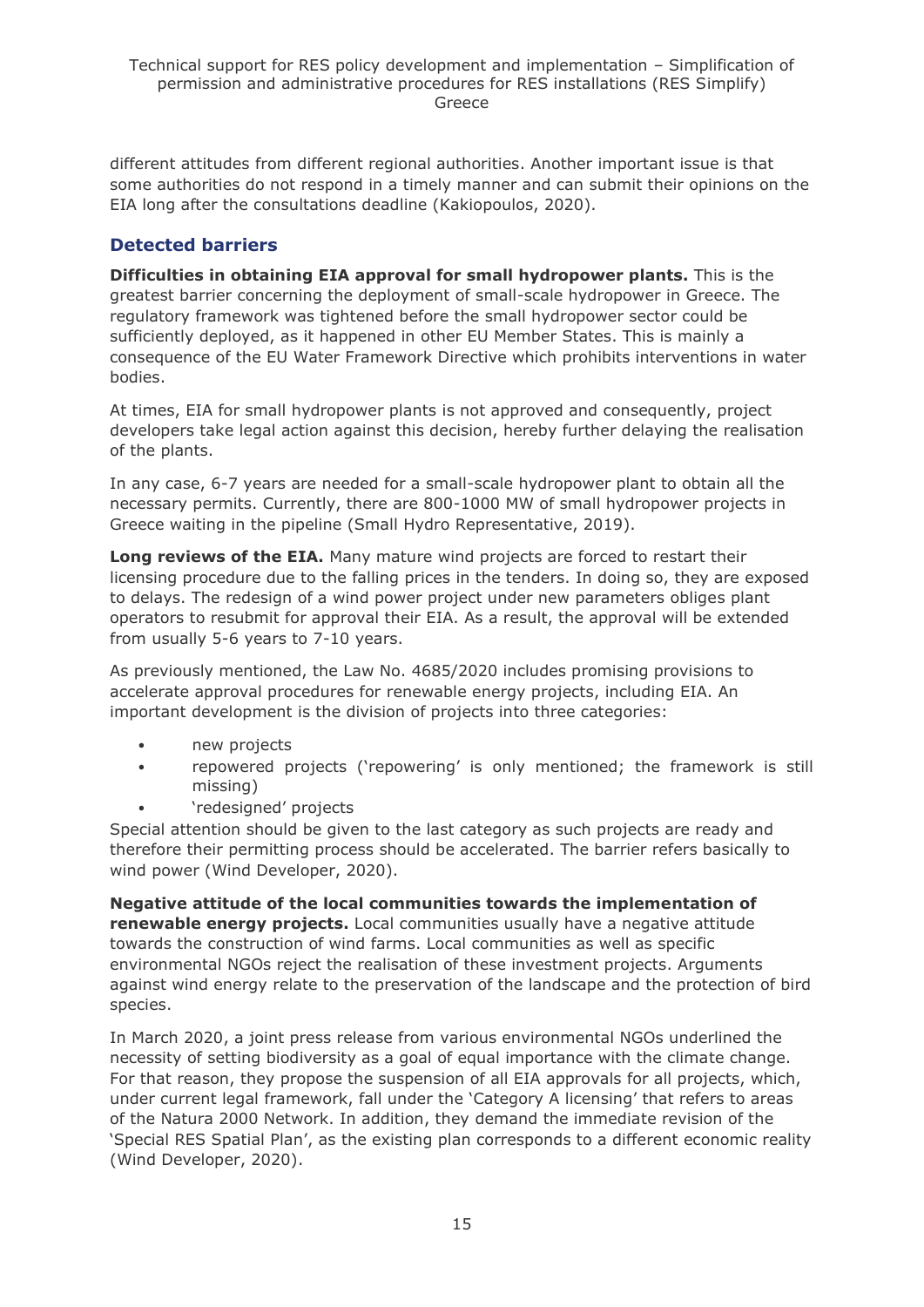**Biodiversity issues challenging the IEA.** The EIA approval as well as specific traits of the EIA approval can be challenged by stakeholders opposing the projects. Some local aspects that might not have been included in the EIA may be presented as causes for halting the development of small hydropower plants. A characteristic argument is the presence of the otter nests. Due to the possible presence of these species, citizens may question the realization of a small hydropower plant. Sometimes this argument is also based on past testimonies, which are not based on evidence (Kakiopoulos, 2020).

**Delays in 'water use authorisation'.** One of the most bureaucratic processes for the realisation of a small hydropower plant is the 'water use authorisation'. The application submitted by the project developer needs to specify the quantity and exact location of water use. The issue of the licenses includes 7-8 agencies (forest agency, archeological agency, Natura 200 site administrator, other local administration authorities), a public consultation procedure and final decision on the approval. Moreover, 'water use authorisation' should be published in the Official Government Gazette. The project realisation can be delayed by further issues. For example, the Regional Forest Agency may demand the cutting of plane trees in order to avoid plane trees disease. There are also cases when a specific ichthyological study (fish species study) might be required if an endemic species is present. In some cases, these are the arguments used to legally challenge a 'water use authorisation' (Kakiopoulos, 2020).

### **Identified good practice**

<span id="page-15-0"></span>No good practice related to this process was identified.

# **2.1.4. Grid connection permit**

### **Process flow**

In order to apply for an Installation License (see section 2.1.6 'Other'), the plant operator is obliged to obtain a grid connection offer from the Hellenic Distribution Network Operator (HEDNO) or Independent Power Transmission Operator (IPTO) (art. 8 Law No.4368/2006).

For RES plants above 8 MW, the System Operator HEDNO or IPTO issues a non-binding preliminary Grid Connection Offer (GCO) immediately after the issuance of the Certification of RES Producer. After the EIA approval, IPTO or HEDNO check whether there is ample capacity in the transmission/ distribution grid for the realisation of a RES project. In any case, the preliminary GCO describes a provisional solution for connecting the RES plant to the electricity grid (art. 8 Law No. 4368/2006).

If there is enough capacity in the local electricity grid and the connection solution from the preliminary GCO can be implemented without any technical problem, the System Operator (IPTO or HEDNO) issues the Binding Grid Connection Offer (BGCO). Otherwise, the System Operator suggests an alternative solution or does not proceed with the issuance of a BGCO.

Within 2 months after the BGCO is issued, the developer must pay a Bank Guarantee to the System Operator. The amount depends on the project's total capacity.

More specifically, the fees are defined as follows (par. I.1.3. Law No. 4152/2013):

- Capacity up to  $1MW: \in 42/kW$
- Capacity exceeding 1MW and up to 10MW: € 21/kW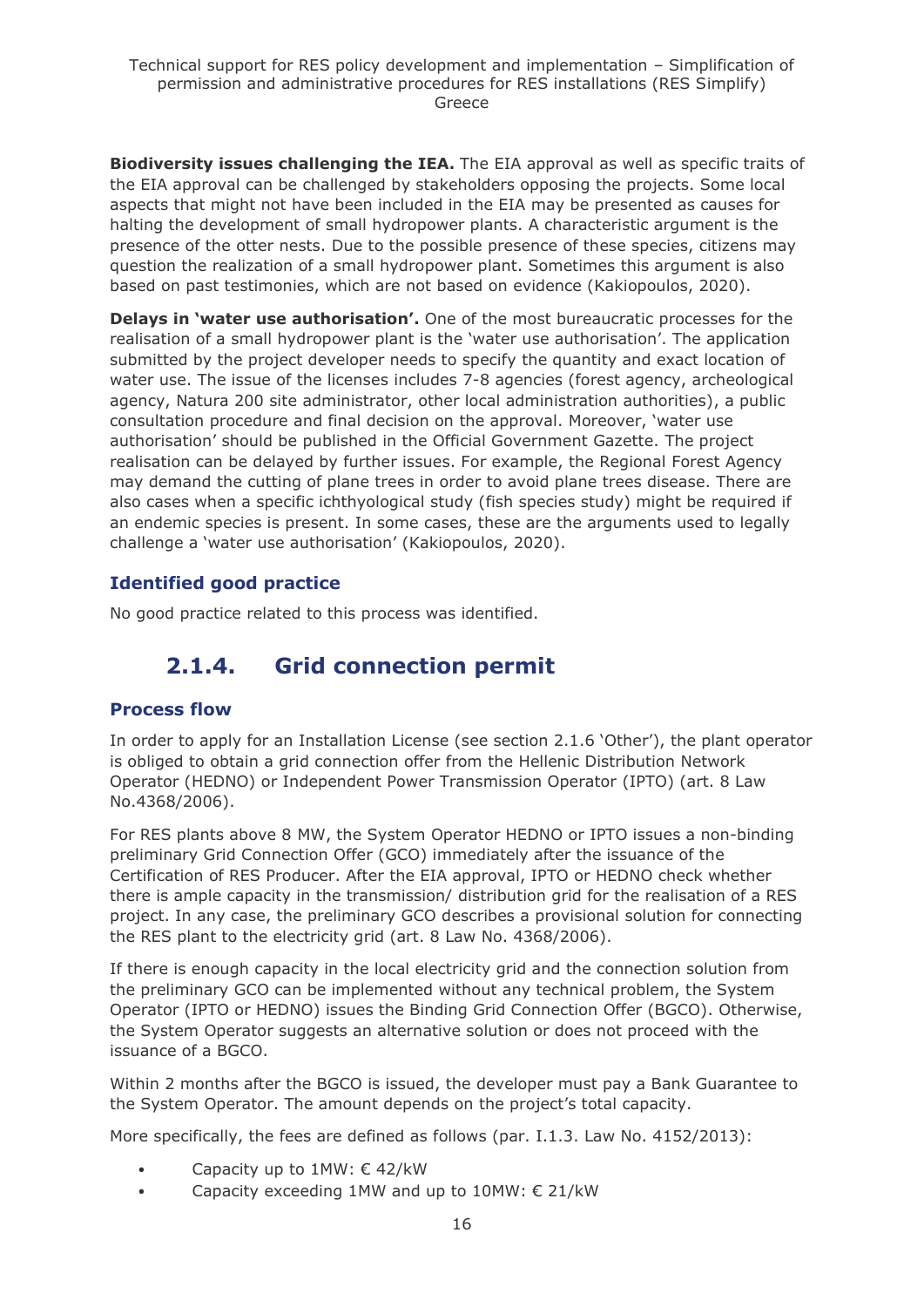- Capacity exceeding 10MW and up to 100MW:  $\epsilon$  14/kW
- Capacity above 100MW: 7/kW

In addition, the plant operator has to pay the full amount for all grid connection work carried out by IPTO/ HEDNO. If the grid connection cost does not exceed EUR 250,000, the full amount needs to be paid in one payment. For the grid connection works over EUR 250,000, the repayment conditions are stipulated in the connection agreement (par. I.1.2. Law No. 4152/2013).

A similar but less complicated process is followed for smaller RES Plants. More specifically, for RES projects that are not obliged to obtain a Certification of RES Producer and an EIA approval, the grid connection offer is automatically binding (BGGO) (art. 8 3468/2006).

### **Deadlines**

#### *Preliminary Grid Connection Offer (GCO)*

IPTO, the Transmission System Operator (TSO), is obliged to make a preliminary GCO

- within 4 months from the submission of application by the plant operator for RES plants that need a Certification of RES Producer (or previously Electricity Production License) and an EIA Approval; or
- within 6 months for RES plants that are exempt from the obligation to obtain a Certification of RES Producer (previously Electricity Production License) (art. 8 par. 4 Law No. 3468/2006).

Preliminary GCO will be valid for 3 years. However, it can be extended if the plant operator has submitted all the necessary documents, proving the necessity for grid extension. The extension varies between 18 - 24 months, depending on the grid connection works the grid operator has to carry out before the conclusion of the connection contract, i.e., the BGCO (art. 8 par. 4 Law No. 3468/2006).

### *Binding Grid Connection Offer (BGCO)*

The BGCO should be concluded within 3 months for renewable energy power plants that are exempt from the obligation to obtain Certification of RES Producer (previously Electricity Production License) and within 6 months for the rest of renewable energy power plants from the moment of the application submission (art. 11 par. 4 Law No. 3468/2006).

### **Detected barriers**

**Delays in the management of connection requests by IPTO/ HEDNO.** The IPTO is currently overloaded with providing a connection offers for new wind power plants, as well as with reviewing the connection offers for re-designed ones, i.e., those that have amended the characteristics of their projects (i.e., capacity, material). The same applies to PV projects, especially small clusters of small ground-mounted PV below 1MW.

Due to the fact that there are considerable delays in previous permitting procedure steps, IPTO and the HEDNO are flooded with new connection requests, and this can, at a later stage, create further bottlenecks (Wind Developer, 2020).

In any case, grid connection is currently considered the basic barrier of the licensing process in Greece. Especially for wind power projects, the uncertainty surrounding grid connection makes the total waiting time of the licensing process undefinable (Papastamatiou, 2020). For PV, this time can be two years in case of connection to the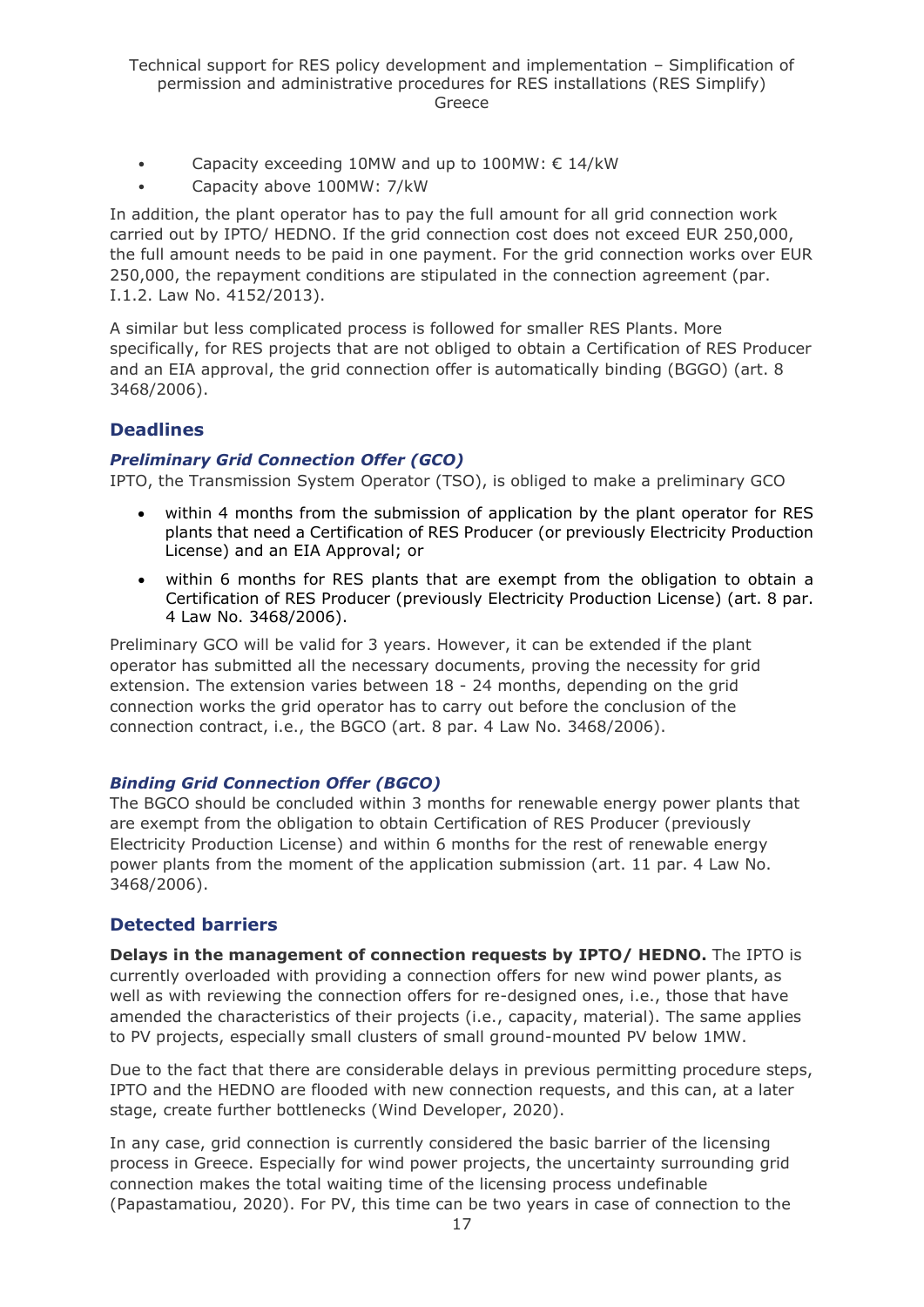grid operated by HEDNO (as of 2019) and 9 months in case of connection to the grid operated by IPTO (Psomas, 2020).

### **Identified good practice**

<span id="page-17-0"></span>No good practice related to this process was identified. However, MEE expects to tackle with this problem and relevant political decision are expected in 2021 (Psomas, 2020).

# **2.1.5. Corporate legal fiscal**

### **Process flow**

During the operation of a renewable energy power plant, a special tax (3%) is deducted every year from the revenues of a RES plant operator. One third of the amount goes to municipalities for the implementation of local development projects or to local households to reduce electricity bills (art. 25 Law No.3468/2006). This applies to wind power and PV projects above 20 MW.

An additional 1% is imposed on the operators of small hydropower plants (art. 25a Law No. 3468/2006).

### **Deadlines**

There are no relevant deadlines for this process step.

### **Detected barriers**

**Delays in transferring the special tax.** There have been considerable delays concerning the transfer of the one third of the special tax to local administrations and more specifically to households, which is administered by HEDNO (Stefanatos, 2020).

**Imposition of a retroactive fee.** MEE is currently discussing the imposition of new fees on renewable energy producers in order to reduce the deficit of the Special RES Account that finances all renewable energy projects. In particular, an extraordinary tax of 6% is expected to be introduced on renewable electricity producers' revenues generated in 2020 (Energypress, 2020).

### **Identified good practice**

The imposition of the special fee attributed to local communities can be considered good practice as it raises the acceptance of renewable energy projects by the local communities.

# <span id="page-17-1"></span>**2.1.6. Other**

### **Process flow**

To launch the operation of a RES plant (new, repowered), the plant operator has to obtain two more licenses – an Installation License and an Operation License.

#### *Installation License*

The aim is to obtain an administrative decree that confirms that all legally required licenses, and documents have been submitted to the Decentralised Regional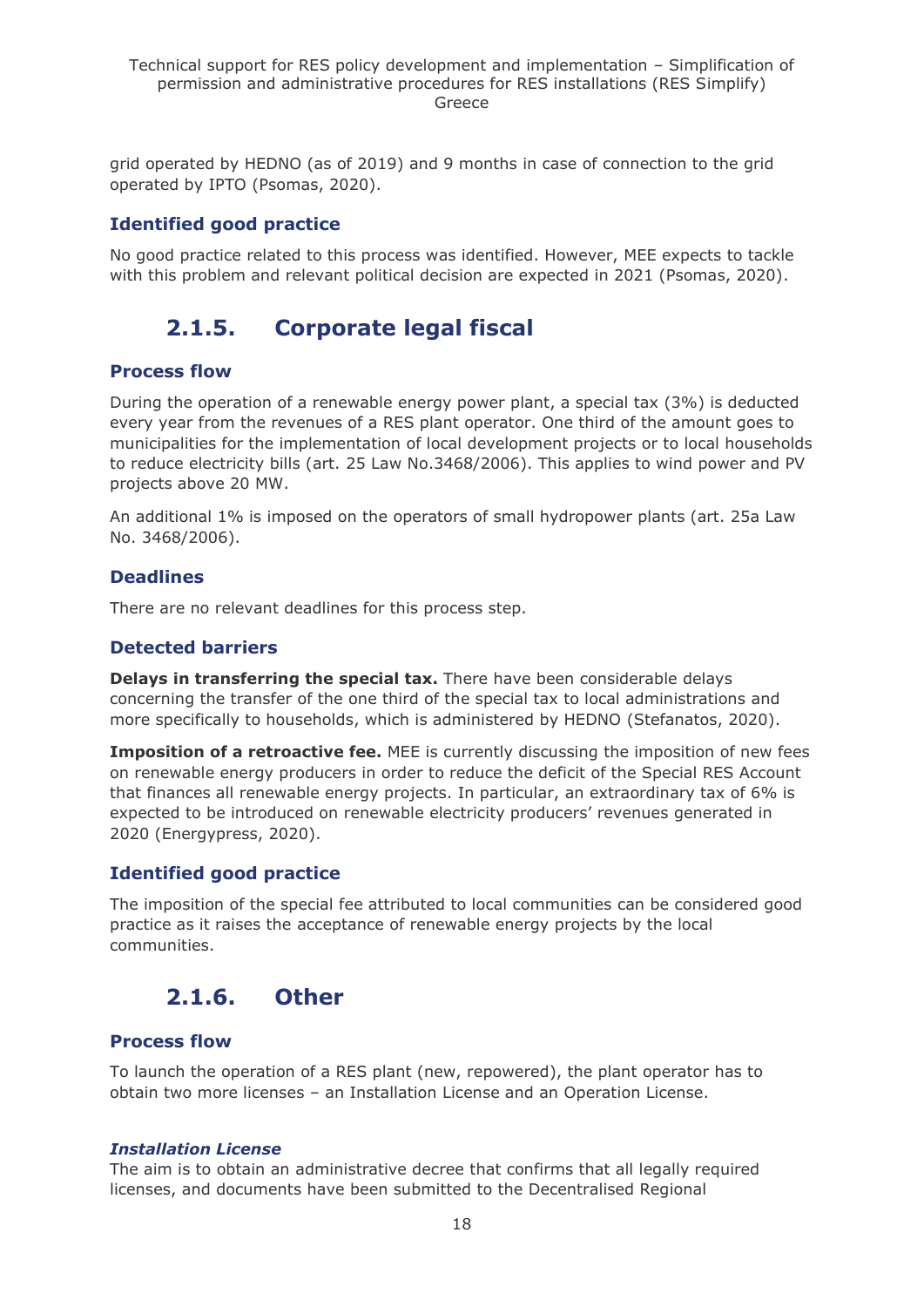Administration. The criterion for awarding an Installation License for all renewable energy projects is effectively a checklist on aspects of spatial planning, land use rights, project commissioning and environmental compliance.

The Installation License enables the project developer to construct the RES installation. It is valid for 2 years and can be extended twice under certain conditions (art. 8 par. 10 Law No. 3468/2006).

The key documents which are required for the issuance of the Installation License are (art. 8 Law No. 3468/2006):

- The Binding Grid Connection Offer (BGCO)
- The EIA approval
- The land use right. The EIA approval provides for the right to use land in public forest areas. In addition, the EIA approval provides for a right of expropriation for private land.

#### *Operation License*

The Operation License is the final license for the renewable energy project and is issued by the Decentralised Regional Administration and MEE after the construction and successful start of the power plant.

For Category A1 projects, the MEE is the competent authority for issuing the Installation and Operation Licenses. For Categories A2 and B projects, the Installation and Operation Licenses are granted by the Decentralized Administration.

In addition, the Centre of RES and Energy Saving is responsible for carrying out measurements to monitor the performance of RES installation (art. 8 Law No. 3468/2006).

#### **Deadlines**

#### *Installation License*

The Installation License is granted within 15 days after the application documents have been examined. The application documents have to be reviewed within 30 days of submitting the application.

#### *Operating Licence*

An Operating Licence is issued within 20 days from the application receipt.

### **Detected barriers**

**Long waiting time for deciding on the annulment of licences.** Since the entry into force of the Law No. 3468/2006 on the promotion of RES in Greece (including its subsequent amendments), a significant number of lawsuits for the annulment of RES licenses (Installation License, Operation License, EIA Approval) have been filed with the State Council (High Court). This was the result of the opposition of local communities and public authorities (municipalities) to the implementation of new renewable energy projects. This barrier negatively impacts the legal, technical or operational level of the project. Due to the complaint procedures, the project implementation process is delayed as the licensing process is paused until the annulment request is examined by the Court. This barrier also affects renewable energy projects in operation. In most cases, it takes more than two years for the annulment of licenses to be examined and for a decision to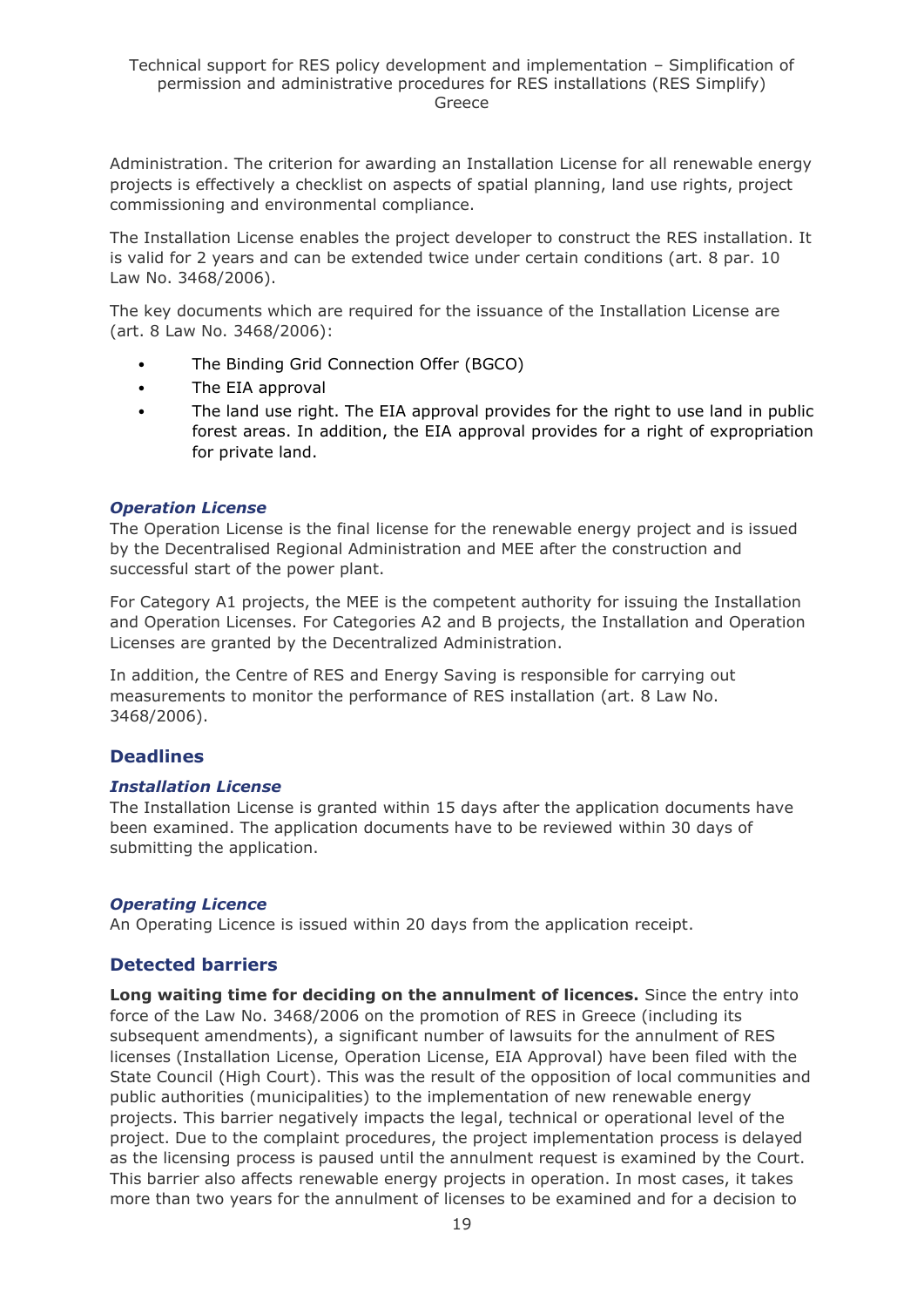be made, thereby causing severe consequences to the companies developing such projects (Wind Developer, 2019).

This barrier negatively impacts mainly wind farms and small hydropower plants.

### **Identified good practice**

It is currently being discussed whether the Installation License should be revoked, as it re-examines aspects that have already been checked in earlier procedural steps (EIA Approval, grid connection). It is also examined whether the Operation License should be substituted with a simple notification procedure (Psomas, 2020).

# <span id="page-19-0"></span>**3. Use of IT systems**

In Greece, IT systems are used in several steps of the licensing procedure.

For the Certification of RES Producer (former production license), project developers submit their applications to an electronic register administered by  $RAE<sup>3</sup>$ . In return,  $RAE$ issues the Certification of RES Producer and sends electronically to the applicant (art. 11, 19 Law No.4685/2020). The process is substantially accelerated as the electronic register is connected to all relevant systems such as tax database (Psomas, 2020).

For EIA Approval, an Electronic Environmental Register (EER<sup>4</sup>) is available for information related to the process of issuance, renewal, modification, as well as monitoring the implementation of EIA and Standard Environmental Requirements (art. 18 Law. No. 4014/2011). The EER is in place since 2018 and it is expected to gain importance in the future as since 2021 all environmental permitting procedures should be carried out via the EER. In addition, the EIA should be made available to the public (art. 19a Law No. 4014/2011).

# <span id="page-19-1"></span>**4. Complaint procedure**

All interested parties can appeal against the EIA Approval, the Installation License and/or the Operation License. An appeal to revoke the EIA Approval can be submitted to the State Council by any interested party within three months after the interested party became aware of its issuance (art. 24-27 Law No.2690/1999 in conjunction with Presidential Decree 18/1989).

Two specific requests can be attached to the appeal to revoke the EIA Approval, Installation License and Operation License. First, a request to suspend the license until the State Council decides on the appeal can be submitted. This request may take 3-6 months. Second, a request for temporary cessation can be made until the State Council decides on the appeal. This request may take 1-2 weeks (Wind Europe, 2020). In any case, the decision of the State Council is final. There are no other court instances for further appeals (Presidential Decree 18/1989).

There is no specific deadline for the State Council to make a definite decision. There are cases where the decision has been published within less than 1 year and other ones which took 4 years or even in extreme cases 7 years (WindEurope, 2020).

The decision-making process for granting the permit as well material aspects of approval can be disputed. There are cases, where the realisation of a RES project can be stopped

<sup>&</sup>lt;sup>3</sup> The register is not yet publicly available.

<sup>4</sup> <https://eprm.ypen.gr/>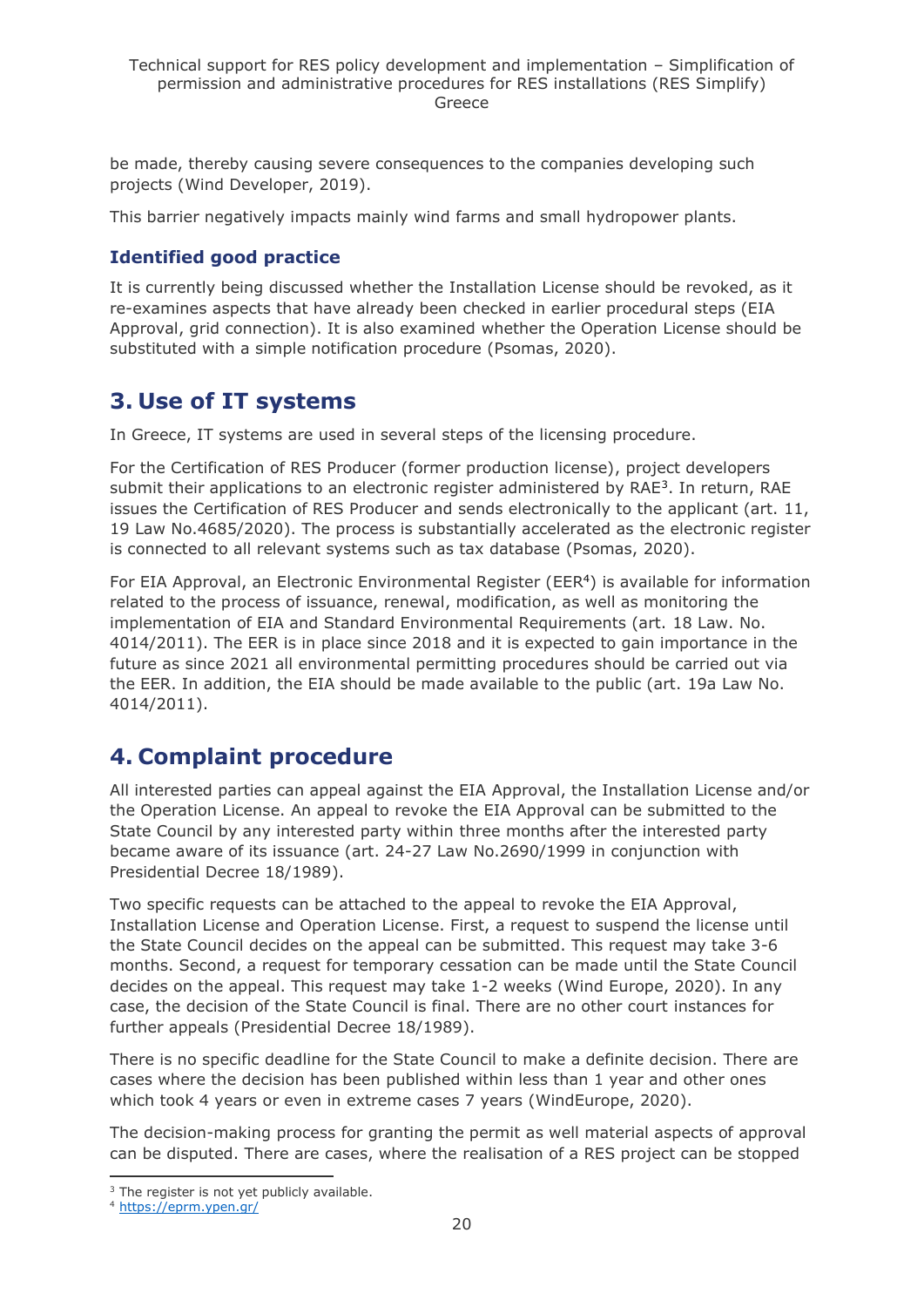multiple times due to separate environmental or other claims. It is also interesting that in many cases a citizen can appeal against the granting of a certain license. This is basically because citizens can claim that they were not aware of the public consultation process for a specific project and therefore would like to appeal the decision retrospectively. Citizens can then appeal the decision along with other interested parties that are opposing the realisation of the project.

Additionally, Certification of RES Producer Regulations (OGG B 5291/2020) foresee that any interested party can object to the application for the license within 15 days after the application is available to the public. The project developer must respond to the objection within 15 days (art. 10 OGG B 5291/2020).

# <span id="page-20-0"></span>**5. Specific features to ease administrative procedure**

Table 5 below provides information on the existing specific features to ease administrative procedures in Greece.

| <b>Specific feature</b>                              | <b>Existing</b> | <b>Short description</b>                                                                                                                                                                                                                                                                                                                                                                                                                                                                                                                                                  |
|------------------------------------------------------|-----------------|---------------------------------------------------------------------------------------------------------------------------------------------------------------------------------------------------------------------------------------------------------------------------------------------------------------------------------------------------------------------------------------------------------------------------------------------------------------------------------------------------------------------------------------------------------------------------|
| <b>Simultaneous procedures</b>                       | yes             | In practice, EIA approval is carried out along with<br>Preliminary Grid Connection Offer (Psomas, 2020).                                                                                                                                                                                                                                                                                                                                                                                                                                                                  |
| <b>National contact points</b><br>and one-stop-shops | no              | There is no national contact point or one-stop-shop<br>in Greece, but this is the intention of the MEE in the<br>long-term (Psomas, 2020).                                                                                                                                                                                                                                                                                                                                                                                                                                |
| Application of 2+1 and<br>$1+1$ rules                | no              | Not yet, but this is the rationale behind the new<br>legislative framework stipulated in 4685/2020.                                                                                                                                                                                                                                                                                                                                                                                                                                                                       |
| <b>Simple notification</b><br>procedure              | no              |                                                                                                                                                                                                                                                                                                                                                                                                                                                                                                                                                                           |
| <b>Pre-planning</b>                                  | no              | The RES Special Spatial Plan defines the criteria for<br>the installation of renewable power plants, but not<br>the sites for renewable energy projects per se<br>(HWEA, 2020). Basically, the Plan poses restrictions<br>on the number of wind turbines to be installed and<br>the load-bearing capacity with regard to<br>environmental protection (Stefanatos, 2020).<br>However, such sites are defined for small-scale<br>hydropower in the RES Special Spatial Plan<br>(Kakiopoulos, 2020).                                                                         |
| <b>Pre-application</b><br>consultation               | no              | N.A.                                                                                                                                                                                                                                                                                                                                                                                                                                                                                                                                                                      |
| <b>Project acceptance</b><br>measures                | yes             | In Greece, there is a special tax to increase the<br>acceptance of renewable energy projects by local<br>communities and municipalities. The special tax of<br>3 % that is deducted every year from the revenues<br>of a RES plant operator and remitted to local<br>administrations. The special tax is divided as<br>follows:<br>1.7% go directly from DAPEEP (RES and<br>$\bullet$<br>Guarantees of Origin Administrator) to<br>municipalities<br>1% is offered to local residents to reduce their<br>$\bullet$<br>electricity bills<br>1.3% offered to the Green Fund |

*Table 5: Specific features to ease administrative procedures*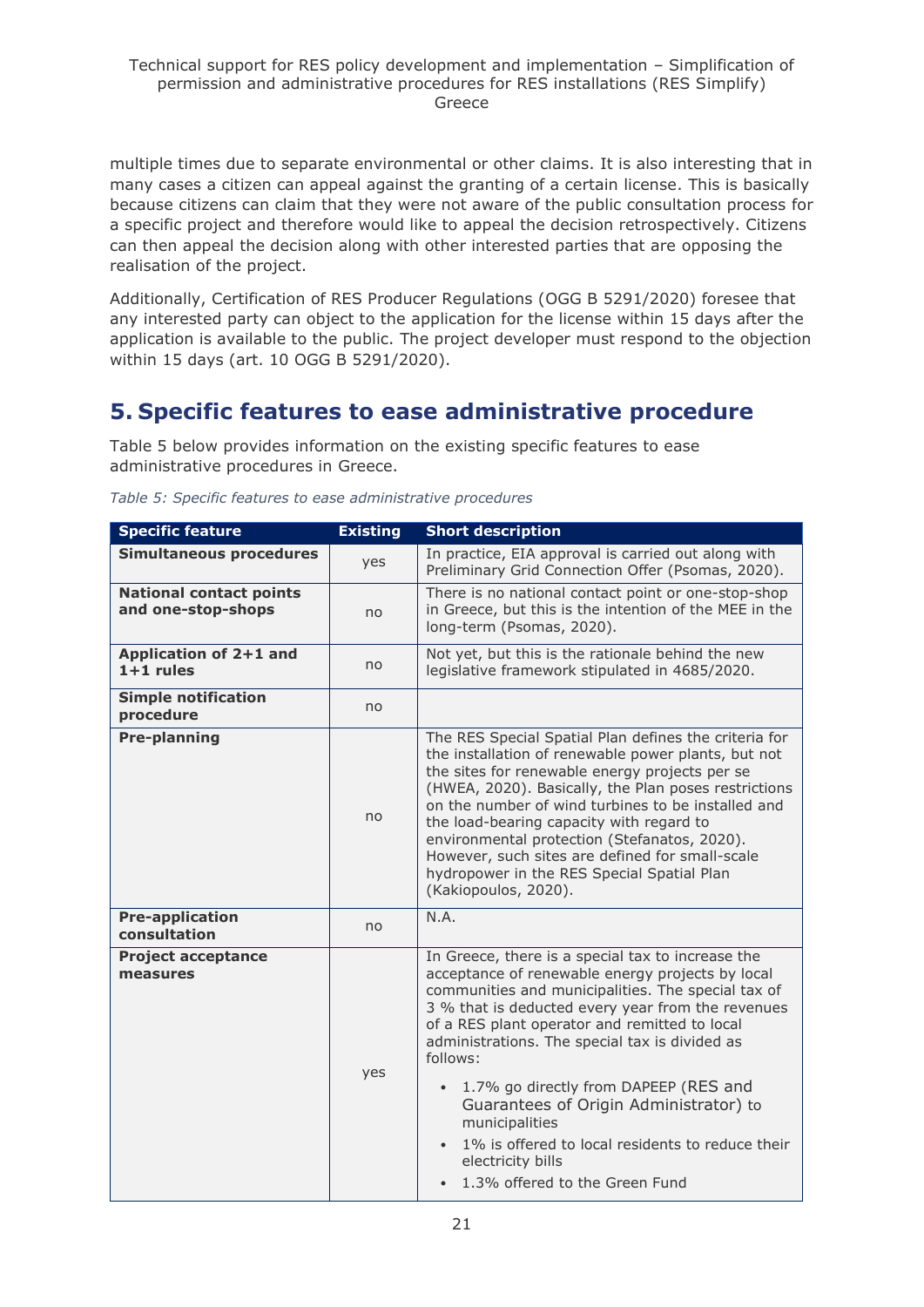| <b>Measures to streamline</b><br>litigation by third parties | no | A common procedure followed by the opponents of<br>renewable energy projects is that after the time of<br>public consultation on EIA, installation/operation<br>license, a natural person (not an entity (as they<br>should be aware of the deadlines) submits an<br>objection and afterwards a claim to annul the<br>license to the High Court. The litigation is initiated<br>by a natural person and then backed by the entity<br>that also opposes the project. If the court rejects<br>the claim, the same person can come up with a<br>further claim for annulment, which is based on<br>different reasons. These actions create unnecessary<br>delays in the realisation of the project. However,<br>the High Court approved the RES Special Spatial<br>Plan and based on this Plan, the majority of the<br>claims against renewable energy projects are<br>rejected (Papastamatiou, 2020). |
|--------------------------------------------------------------|----|----------------------------------------------------------------------------------------------------------------------------------------------------------------------------------------------------------------------------------------------------------------------------------------------------------------------------------------------------------------------------------------------------------------------------------------------------------------------------------------------------------------------------------------------------------------------------------------------------------------------------------------------------------------------------------------------------------------------------------------------------------------------------------------------------------------------------------------------------------------------------------------------------|
| Other                                                        | no | N.A.                                                                                                                                                                                                                                                                                                                                                                                                                                                                                                                                                                                                                                                                                                                                                                                                                                                                                               |

# <span id="page-21-0"></span>**6. Indicators to measure the performance of the overall process**

Table 6 below provides information on the indicators to measure the performance of the overall administrative and grid connection process in Greece.

*Table 6: Performance indicators to assess administrative and grid connection processes*

| <b>Performance indicator</b>                                                                           | <b>Description</b>                                                                                                                                                                                                                                                                                                                                                    |
|--------------------------------------------------------------------------------------------------------|-----------------------------------------------------------------------------------------------------------------------------------------------------------------------------------------------------------------------------------------------------------------------------------------------------------------------------------------------------------------------|
| Average response time by<br>the competent authorities<br>and TSO/DSO for grid<br>connection procedures | For ground-mounted PV the average response varies between 9<br>months (IPTO) to 2 years (HEDNO) (Psomas, 2020).                                                                                                                                                                                                                                                       |
| Process duration                                                                                       | In general, average process duration for onshore wind power is 8<br>years. Currently, there are many projects in the pipeline and they<br>can be divided in two categories:                                                                                                                                                                                           |
|                                                                                                        | Mature projects that have an EIA approval. They need 3-4<br>years to be fully approved.                                                                                                                                                                                                                                                                               |
|                                                                                                        | Projects with Certification of RES producers. No information.                                                                                                                                                                                                                                                                                                         |
|                                                                                                        | For small hydropower projects the average time is between 4-10<br>years (Kakiopoulos, 2020).                                                                                                                                                                                                                                                                          |
|                                                                                                        | More specifically, the issue of the former Production License can<br>take up to one year; the EIA approval around 3-4 years or<br>sometimes more if it is legally challenged (+3 years); Connection<br>approval 2 years; Installation/ Operation License up to 2 months.                                                                                              |
|                                                                                                        | In many cases, the authority responsible for the Installation<br>License is also responsible for the Operation License, which<br>something helps to save some time.                                                                                                                                                                                                   |
|                                                                                                        | There are cases, where the installation of a small hydropower<br>plant deviates from the initial planning. Approval of such an<br>amendment can take up to 1.5 year. If plant operators proceed<br>with the construction works without informing the responsible<br>authorities, this delays the issue of the Installation/ Operation<br>License (Kakiopoulos, 2020). |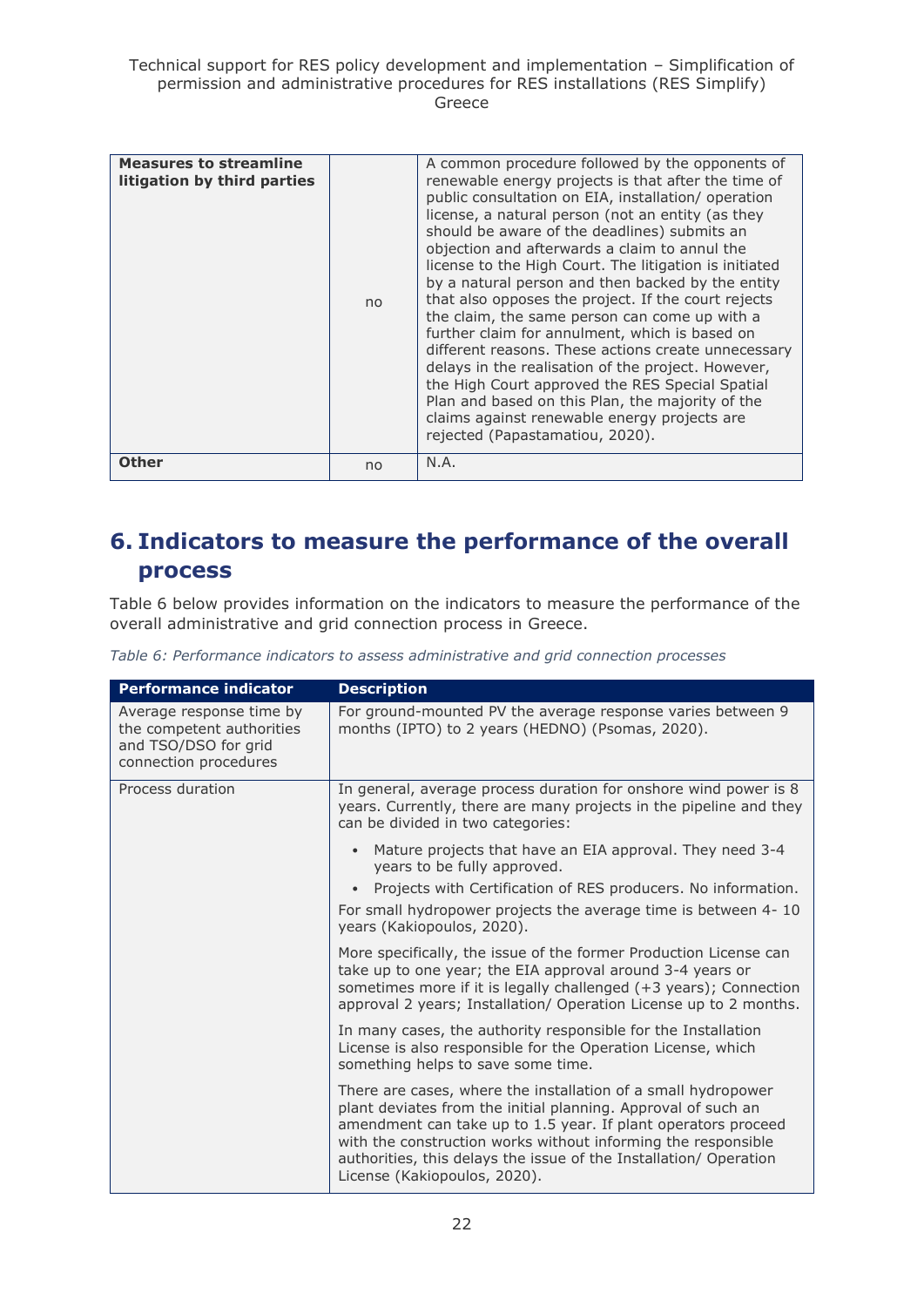|                                                 | Process duration for ground-mounted PV is relatively shorter (4-5<br>years) (Psomas, 2020).                                                                                                                                                                                                                                                                                                                                                                                    |
|-------------------------------------------------|--------------------------------------------------------------------------------------------------------------------------------------------------------------------------------------------------------------------------------------------------------------------------------------------------------------------------------------------------------------------------------------------------------------------------------------------------------------------------------|
| Project approval rates                          | Based on the data from HWEA, the project approval rates of wind<br>energy projects were estimated between 3.2% and 6% in 2017.<br>The 6% rate concerned projects that were mature and ready for<br>completion (Installation and Operation License with an average<br>duration time of 5.5 years). For projects that were at the<br>beginning (submission for a generation production license) the<br>percentage of the approval rate fell to 3.2% (Papastamatiou,<br>$2020$ ). |
|                                                 | For small hydropower projects 20% (Kakiopoulos, 2020) and for<br>ground-mounted PV 85% (Psomas, 2020).                                                                                                                                                                                                                                                                                                                                                                         |
| Costs of administrative<br>processes            | The fees (e.g., RAE levy, the letter of guarantee for participation<br>in tenders) and also the number of permits to be acquired vary<br>from project to project and thus also the associated costs<br>(Papastamatiou, 2020).                                                                                                                                                                                                                                                  |
|                                                 | For all projects standard fees are imposed in each licensing step<br>(Certification of RES Producer). In addition, HEDNO requests a<br>lump sum of EUR 1000 for examining each submission. Moreover,<br>a guarantee letter is needed for the grid connection (see section<br>2.1.4) (Psomas, 2020).                                                                                                                                                                            |
|                                                 | For small hydro an average cost of EUR 300,000/ MW can be<br>assumed (Kakiopoulos, 2020).                                                                                                                                                                                                                                                                                                                                                                                      |
| Share of permits that are<br>legally challenged | For onshore wind power 60% but previously almost 100%<br>(HWEA, 2020). For small hydropower 10% but previously this<br>was higher (20%-25%) (Kakiopoulos, 2020).                                                                                                                                                                                                                                                                                                               |
| Share of legal challenges<br>that are overruled | For onshore wind power, it is nearly 0%. This is due to the fact<br>that the State Council has expressed its positive opinion on the<br>RES Special Spatial Plan. As all projects are based on that Plan,<br>the State Council considers them legal (Papastamatiou, 2020).<br>The same is applicable for small hydro power (Kakiopoulos,<br>2020).                                                                                                                             |
| Stakeholder interests                           | Stakeholder interests are taken into account. There are provisions<br>on mandatory public consultation in specific licensing steps (see<br>section 2.1.3). Although legally not required, project developers<br>can also organise meetings on a local level in advance of the<br>project implementation (Papastamatiou, 2020).                                                                                                                                                 |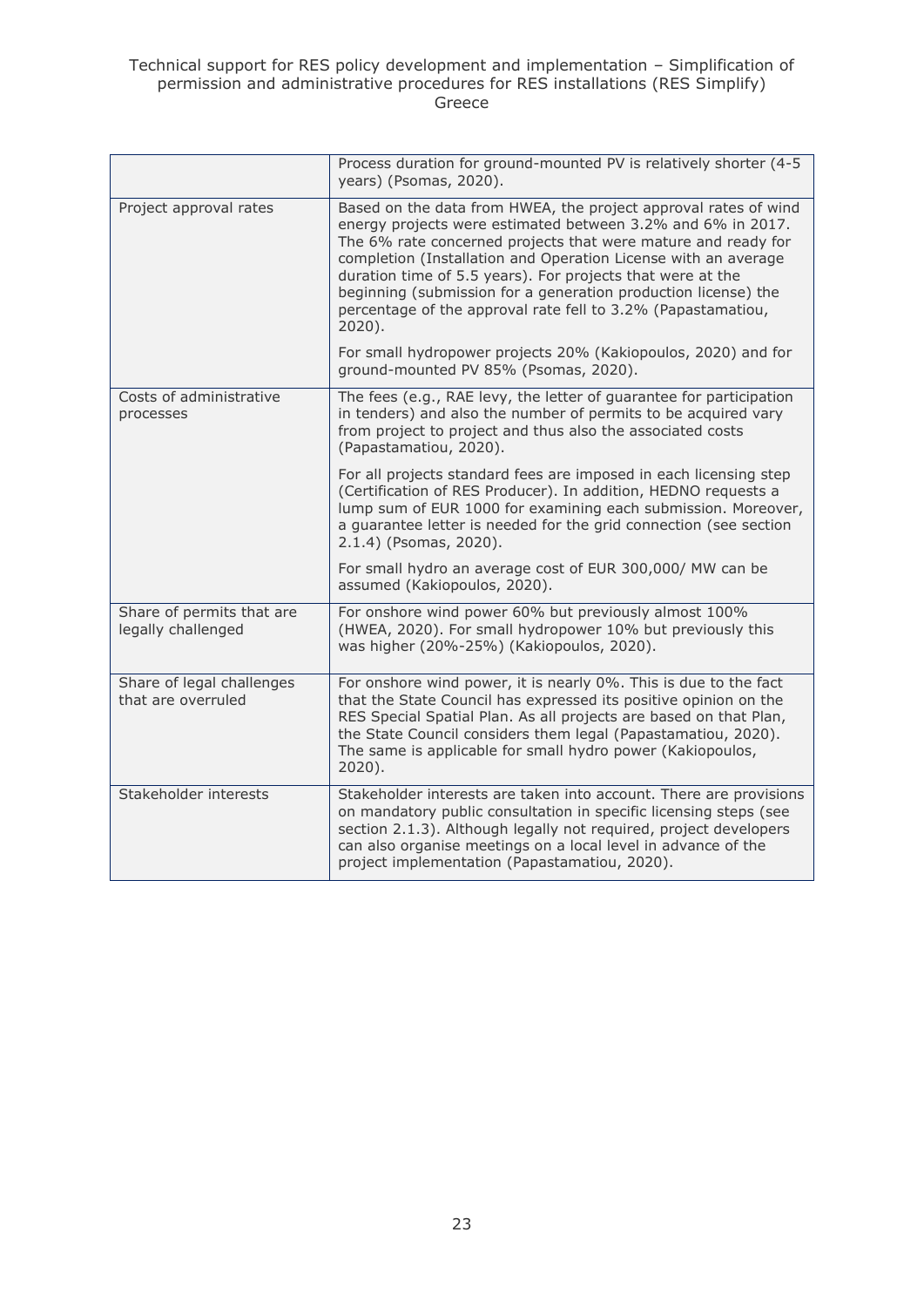## <span id="page-23-0"></span>**References**

Energypress, 2020. RES Producers unsettled by extraordinary charge. Available at: [<https://energypress.eu/res-producers-unsettled-by-extraordinary-charge-fear](https://energypress.eu/res-producers-unsettled-by-extraordinary-charge-fear-more-ahead/)[more-ahead/>](https://energypress.eu/res-producers-unsettled-by-extraordinary-charge-fear-more-ahead/) [Accessed 1 December 2020].

Ministry of Environment and Energy, 2019a. Draft National Energy and Climate Plan Greece. January 2019. Available at: [<https://ec.europa.eu/energy/sites/ener/files/documents/ec\\_courtesy\\_translation](https://ec.europa.eu/energy/sites/ener/files/documents/ec_courtesy_translation_el_necp.pdf) el\_necp.pdf> [Accessed 1 December 2020].

- Ministry of Environment and Energy, 2019b. National Energy and Climate Plan Greece. December 2019. Available at: [<https://ec.europa.eu/energy/sites/ener/files/el\\_final\\_necp\\_main\\_en.pdf>](https://ec.europa.eu/energy/sites/ener/files/el_final_necp_main_en.pdf) [Accessed 1 December 2020].
- Renewables Networking Platform, 2020. Obstacles and Best Practices database. [online] Available at [<https://www.renewables-networking.eu/obstacles>](https://www.renewables-networking.eu/obstacles) [Accessed 01 December 2020].

WindEurope, 2020. Briefing- Permitting Greece.

### **Interviews**

Stakeholder 1, 2021. Email exchange from 25 May 2021.

- Kakiopoulos, I., 2020. Small Hydropower Association. Interviewed on 26 November 2020.
- Papastamatiou, P., 2020. Hellenic Wind Power Association. Interviewed on 18 November 2020.
- Psomas, S., 2020. Hellenic Association of Photovoltaic Producers (HELAPCO). Interviewed on 2 December 2020.
- Stefanatos, N.s, 2020. Centre of RES and Energy Saving. Interviewed on 19 November 2020.
- GAREP Representative, 2020. Greek Association of Renewable Energy Producers. Interviewed on 10 March 2020.
- Small Hydro Representative, 2019. Greek Small Hydro Association. Interviewed on 30 March 2019.
- Wind Developer, 2019. Developer of Wind Projects in Greece. Interviewed on 1 April 2019.
- Wind Developer, 2020. Developer of Wind Projects in Greece. Interviewed on 2 April 2020.

#### **Legislation**

The year in parenthesis refers to the date of the original legal text. All legal texts are amended at a later stage.

Law No. 4685/2020- Modernisation of environmental legislation, transposition into Greek legislation of Directives 2018/844 and 2019/692 of the European Parliament and of the Council and other provisions (2020): Νόμος 4685/2020 Εκσυγχρονισμός περιβαλλοντικής νομοθεσίας, ενσωμάτωση στην ελληνική νομοθεσία των Οδηγιών 2018/844 και 2019/692 του Ευρωπαϊκού Κοινοβουλίου και του Συμβουλίου και λοιπές διατάξεις.